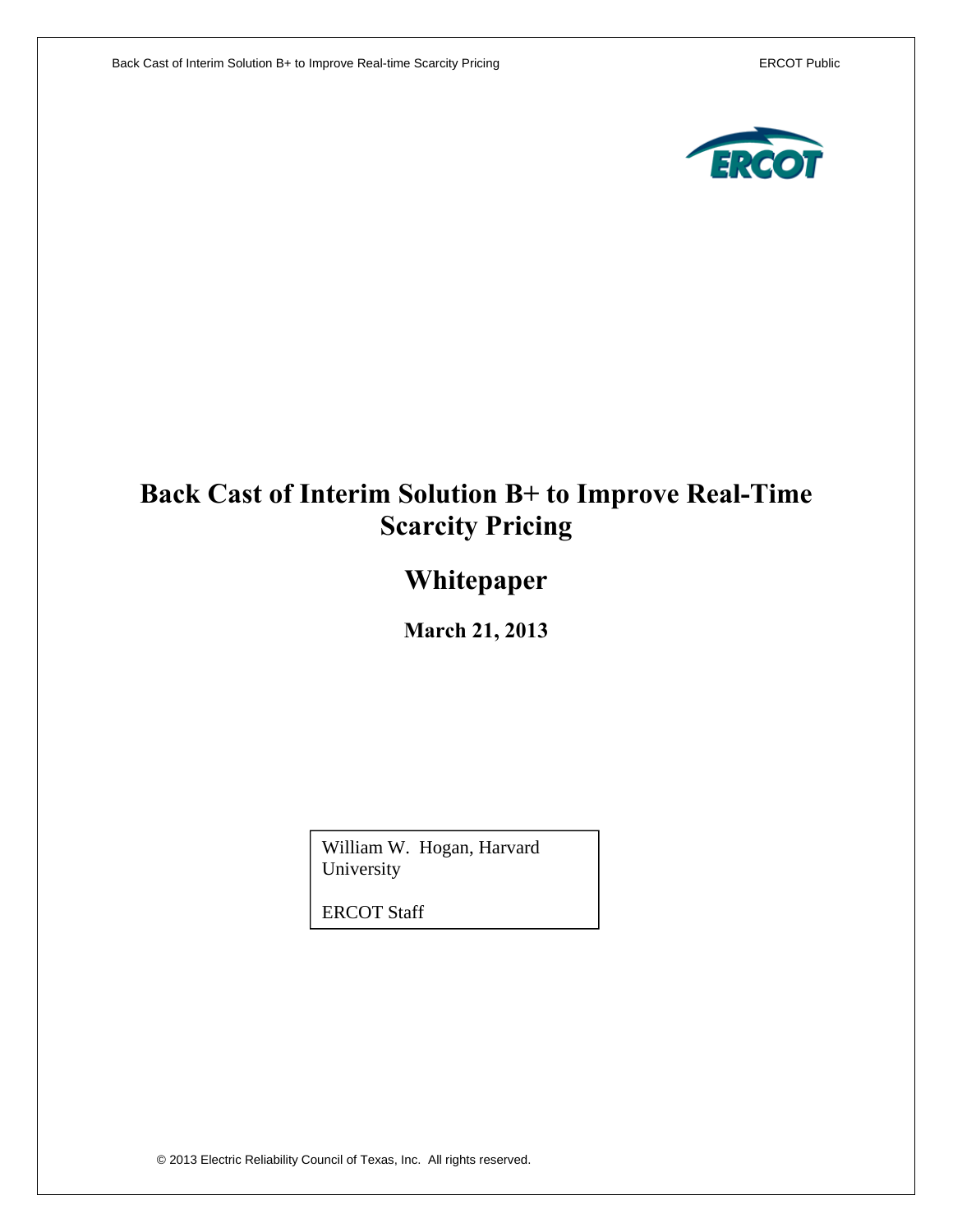## **Table of Contents**

| 3. |        |  |
|----|--------|--|
|    |        |  |
| 5. |        |  |
| 6. |        |  |
|    |        |  |
|    | 6.1.1. |  |
|    | 6.1.2. |  |
|    | 6.1.3. |  |
|    |        |  |
|    | 6.2.1. |  |
|    | 6.2.2. |  |
|    |        |  |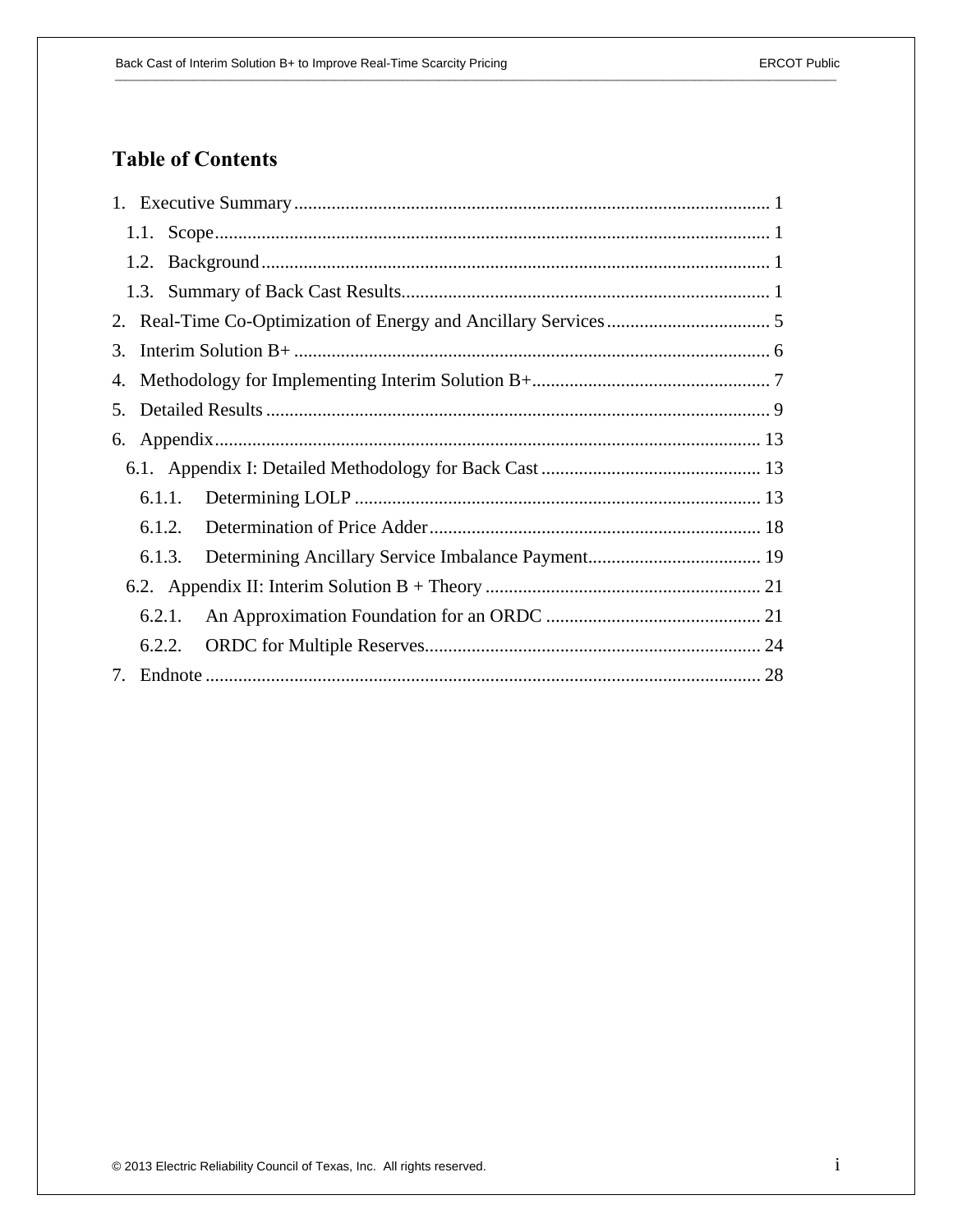## **1. Executive Summary**

## **1.1. Scope**

The Public Utility Commission of Texas (PUCT) has requested that ERCOT perform a back cast of an interim proposal that will approximate Real-Time co-optimization of energy and Ancillary Services (AS). This interim proposal has been described as the "Interim Solution  $B_{+}$ " and is intended to be a more appropriate method of pricing scarcity during conditions of low operating reserves in Real-Time. This back cast approximates the pricing outcomes and estimates what the market impacts may have been if "Interim Solution B+" had been in place for the years 2011 and 2012. This analysis builds off of the previous "Interim Solution B" back cast that was filed by ERCOT on February 13, 2013.

## **1.2. Background**

The concept of the "Interim Solution B+" was initiated by a paper by William Hogan, "Electricity Scarcity Pricing through Operating Reserves: An ERCOT Window of Opportunity,"1 which was filed with the PUCT by GDF Suez on November 14, 2012. The paper emphasized the importance of an Operating Reserve Demand Curve (ORDC) in improving Real-Time scarcity pricing in the ERCOT market. The proposed approach involves the Real-Time cooptimization of energy and AS.

Preliminary analysis of the timeframe for implementing Real-Time co-optimization of energy and AS indicated that it could not be done quickly. ERCOT contacted Professor Hogan to determine the validity of modifying the existing Energy Offer floors as an interim solution. This approach was labeled as "Interim Solution A." The resulting collaboration produced a calculation based on Loss of Load Probability (LOLP), Value of Lost Load (VOLL) and the level of available reserves in Real-Time, which was labeled as "Interim Solution B." Both interim solutions were presented and discussed at a PUCT workshop held on January 24, 2013.

During the January 24, 2013 workshop, concerns were raised about "Interim Solution B" in terms of negative market behavior that the proposal could incentivize. A modified proposal addressed the incentive issues in an "Interim Solution B+" approach by adding an AS imbalance settlement to the "Interim Solution B" approach. This whitepaper first introduces the concept of Real-Time co-optimization of energy and AS with an ORDC, and then describes "Interim Solution  $B_{+}$ ," which is an approximation to this concept.

#### **1.3. Summary of Back Cast Results**

1

The "Interim Solution B+" is an approximation to a full Real-Time energy and AS cooptimization solution. In this approximation, a price adder for energy is calculated on top of the original energy price which is intended to capture the value of the opportunity cost of reserves.

<sup>1</sup> W. Hogan, "Electricity Scarcity Pricing through Operating Reserves: An ERCOT Window of Opportunity," Mossavar-Rahmani Center for Business and Government, Harvard Kennedy School, November 1, 2012, available at http://www.hks.harvard.edu/fs/whogan/Hogan\_ORDC\_110112r.pdf .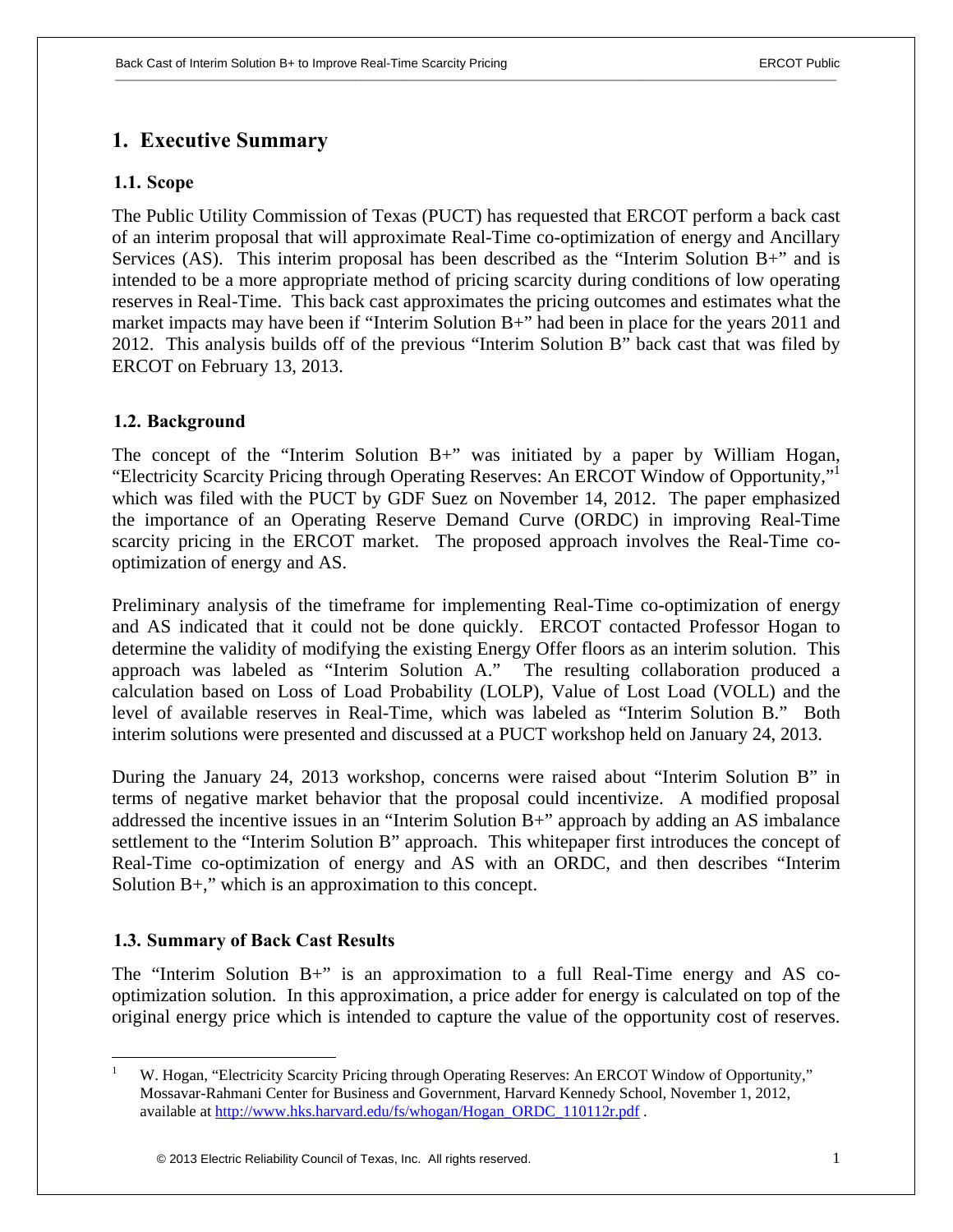In addition, there is an AS imbalance settlement which makes Resources indifferent to the utilization of their capacity for energy or reserves. The back cast results vary significantly with different parameters for the ORDC and with the VOLL at different future System-Wide Offer Caps (SWCAPs). Pending the results of ongoing studies to estimate VOLL, the values utilized here reflect the range of generation offer caps.

The back cast analysis of the price adder shows that the energy-weighted average energy price increases over a range of \$7/MWh to \$26.08/MWh in 2011 and \$1.08/MWh to \$4.5/MWh in 2012. This range results from different parameter settings that were used in the back cast. The back cast results for the average energy price increase with minimum contingency levels (X) of 1375 MW and 1750 MW are presented in Table 1. At the minimum contingency level, scarcity prices achieve the maximum allowed value.

|  | Table 1 : Energy-weighted average energy price adder (and Online reserve price) (\$/MWh) for 2011 & 2012<br>for different VOLLs and minimum contingency levels $(X)$ |                               |  |
|--|----------------------------------------------------------------------------------------------------------------------------------------------------------------------|-------------------------------|--|
|  | Energy-weighted average price                                                                                                                                        | Eneroy-weighted average price |  |

| <b>VOLL</b> | Energy-weighted average price<br>increase with X at 1375 MW<br>(S/MWh) |      |                            | Energy-weighted average price<br>increase with X at 1750 MW<br>(S/MWh) |      |                            |
|-------------|------------------------------------------------------------------------|------|----------------------------|------------------------------------------------------------------------|------|----------------------------|
|             | 2011                                                                   | 2012 | 2011 &<br>2012<br>combined | 2011                                                                   | 2012 | 2011 &<br>2012<br>combined |
| \$5000/MWh  | 7.00                                                                   | 1.08 | 4.08                       | 12.03                                                                  | 2.40 | 7.28                       |
| \$7000/MWh  | 11.27                                                                  | 1.56 | 6.48                       | 19.06                                                                  | 3.45 | 11.35                      |
| \$9000/MWh  | 15.54                                                                  | 2.05 | 8.87                       | 26.08                                                                  | 4.50 | 15.42                      |

Due to the increase in energy prices resulting from the proposal, the potential impacts on Peaker Net Margin (PNM) were also analyzed. The additional PNM from implementing "Interim Solution B+" is presented in Table 2 for different VOLLs and minimum contingency levels (X). For the purpose of comparison, a study was also performed to determine the potential impacts to 2011 and 2012 of simply having the SWCAP set to higher values. Table 3 presents the estimates of additional PNM that may have been observed by solely increasing SWCAP to the different VOLLs being used in the back cast analysis.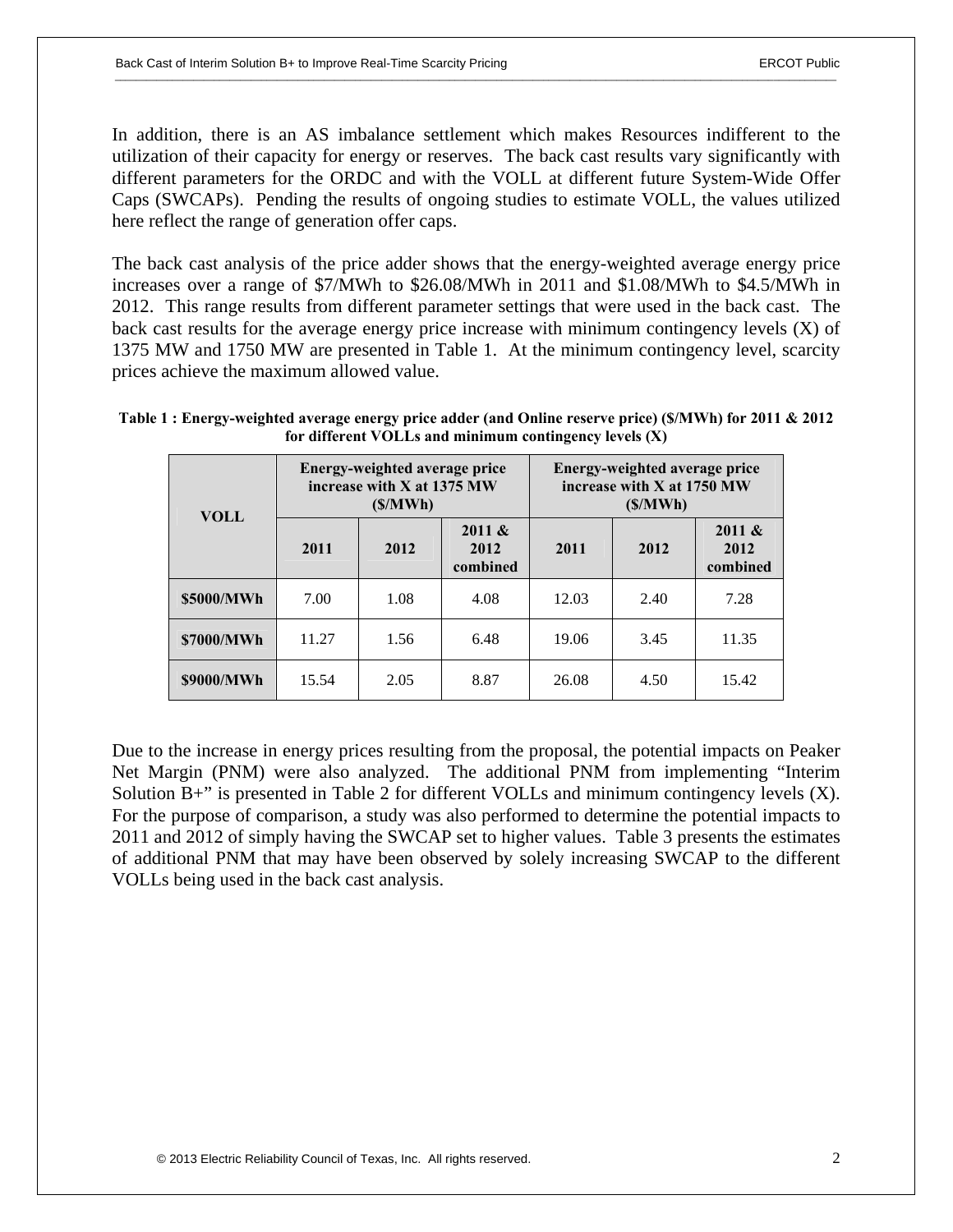| <b>VOLL</b> | <b>Total Additional PNM</b><br>under Interim Solution B+<br>with $X$ at 1375 MW<br>(S/MW) |        | <b>Total Additional PNM</b><br>under Interim Solution B+<br>with $X$ at 1750 MW<br>(S/MW) |        |  |
|-------------|-------------------------------------------------------------------------------------------|--------|-------------------------------------------------------------------------------------------|--------|--|
|             | 2011                                                                                      | 2012   | 2011                                                                                      | 2012   |  |
| \$5000/MWh  | 38,544                                                                                    | 7,740  | 67,892                                                                                    | 17,267 |  |
| \$7000/MWh  | 62,141                                                                                    | 11,189 | 107,327                                                                                   | 24,809 |  |
| \$9000/MWh  | 85,773                                                                                    | 14,643 | 146,795                                                                                   | 32,362 |  |

| Table 2 : Estimated additional PNM (\$/MW) from "Interim Solution B+" for 2011 & 2012 for different |  |
|-----------------------------------------------------------------------------------------------------|--|
| VOLLs and minimum contingency levels $(X)$                                                          |  |

**Table 3 : Estimated additional PNM (\$/MW) for 2011 and 2012 by only increasing the SWCAP** 

| <b>SWCAP</b> | <b>Total Additional PNM if SWCAP</b><br>Increased to VOLL<br>(S/MW) |       |  |  |
|--------------|---------------------------------------------------------------------|-------|--|--|
|              | 2011                                                                | 2012  |  |  |
| \$5000/MWh   | 57,631                                                              | 2,877 |  |  |
| \$7000/MWh   | 114,168                                                             | 5,883 |  |  |
| \$9000/MWh   | 170,706                                                             | 8,889 |  |  |

As part of the "Interim Solution B+" proposal, a Real-Time AS imbalance settlement is introduced. This is intended to account for the fact that Resources may have a different amount of reserves available in Real-Time relative to the amount that they were obligated to provide based on activities in the Day-Ahead Market (DAM) and Adjustment Period. This can result in Qualified Scheduling Entities (QSEs) needing to purchase reserves in Real-Time to cover those responsibilities. The AS imbalance settlement analysis shows a net refund to loads, which ranges from \$60.2M to \$218.4M in 2011 and \$1.6M to 4.3M in 2012. Of the \$218.4M in 2011, \$214M is from the extreme weather that occurred in February and August. Table 4 summarizes these back cast results. The positive sign for the values in the table indicates a net charge to Resources.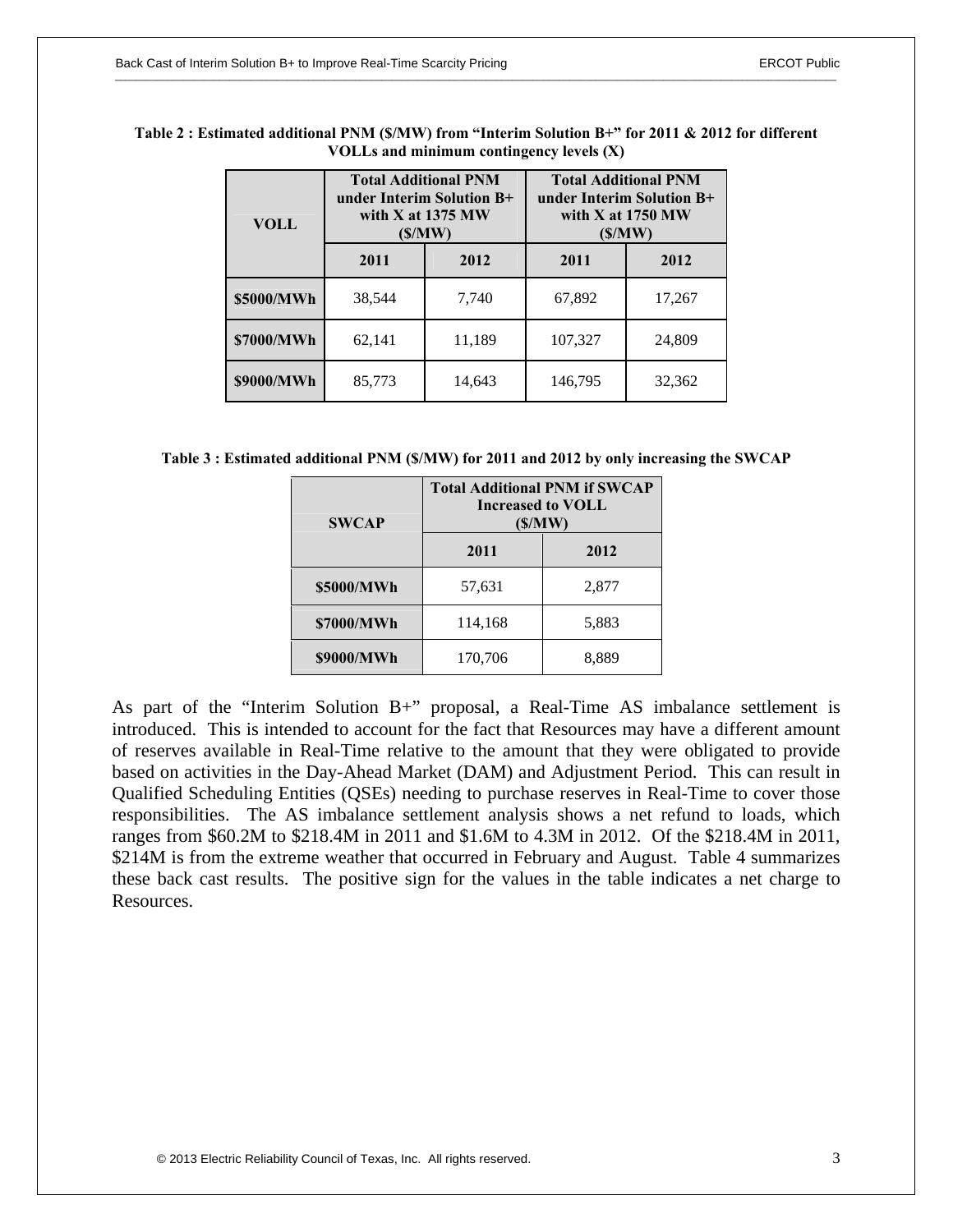| <b>VOLL</b> | <b>Net AS Imbalance Settlement for All</b><br>Reserves with X at 1375 MW<br>(S) |                       |           | <b>Net AS Imbalance Settlement for All</b><br>Reserves with X at 1750 MW<br>(S) |                       |           |
|-------------|---------------------------------------------------------------------------------|-----------------------|-----------|---------------------------------------------------------------------------------|-----------------------|-----------|
|             | 2011                                                                            | 2011 w/o<br>Feb & Aug | 2012      | 2011                                                                            | 2011 w/o<br>Feb & Aug | 2012      |
| \$5000/MWh  | 60,247,604                                                                      | 2,945,245             | 1,757,030 | 88,156,738                                                                      | 1,938,250             | 1,554,245 |
| \$7000/MWh  | 104,970,127                                                                     | 4,380,067             | 2,902,841 | 153,256,516                                                                     | 3,123,633             | 2,905,054 |
| \$9000/MWh  | 149,692,650                                                                     | 5,814,890             | 4,048,651 | 218,356,295                                                                     | 4,309,015             | 4,255,863 |

| Table 4 : Net AS imbalance settlement (\$) charge to Resources for 2011 & 2012 for different VOLLs and |
|--------------------------------------------------------------------------------------------------------|
| minimum contingency levels $(X)$                                                                       |

In summary, the back cast for various VOLLs at each of the future SWCAPs (\$5000, \$7000 and \$9000), using twenty-four distinct seasonal and time-of-day specific ORDCs, shows that there is a positive addition to the energy-weighted average price and the AS imbalance settlement calculation results in a net refund to the loads. As a result, the change to the total net payment to Resources also needs to be estimated to better understand the overall effect of these two results. Table 5 presents the additional net revenue to Resources taking into consideration the impacts of both the increased energy prices and Real-Time AS imbalance settlement. The negative sign for the values in the table indicates a net additional payment to the Resources under all the scenarios that were studied.

| Table 2 : Change in net (energy + AS) charge to Resources for different VOLLs and minimum contingency |
|-------------------------------------------------------------------------------------------------------|
| levels $(X)$                                                                                          |

|             | Change in Net (Energy $+$ AS) Charge to<br><b>Resources with X at 1375</b> |                       |                | Change in Net (Energy $+$ AS) Charge to<br><b>Resources with X at 1750</b> |                           |                  |
|-------------|----------------------------------------------------------------------------|-----------------------|----------------|----------------------------------------------------------------------------|---------------------------|------------------|
| <b>VOLL</b> | 2011                                                                       | 2011 w/o<br>Feb & Aug | 2012           | 2011                                                                       | $2011$ w/o Feb<br>$&$ Aug | 2012             |
| \$5000/MWh  | $-2,263,748,410$                                                           | -499,032,094          | $-349,087,357$ | $-3,908,542,492$                                                           | $-1,046,569,996$          | $-777,553,251$   |
| \$7000/MWh  | $-3,637,412,917$                                                           | $-710,986,103$        | $-504,279,661$ | $-6,175,394,742$                                                           | $-1,487,477,702$          | $-1,115,981,451$ |
| \$9000/MWh  | $-5,011,077,423$                                                           | $-922,940,111$        | $-659,471,967$ | $-8,442,246,992$                                                           | $-1,928,385,410$          | $-1,454,409,650$ |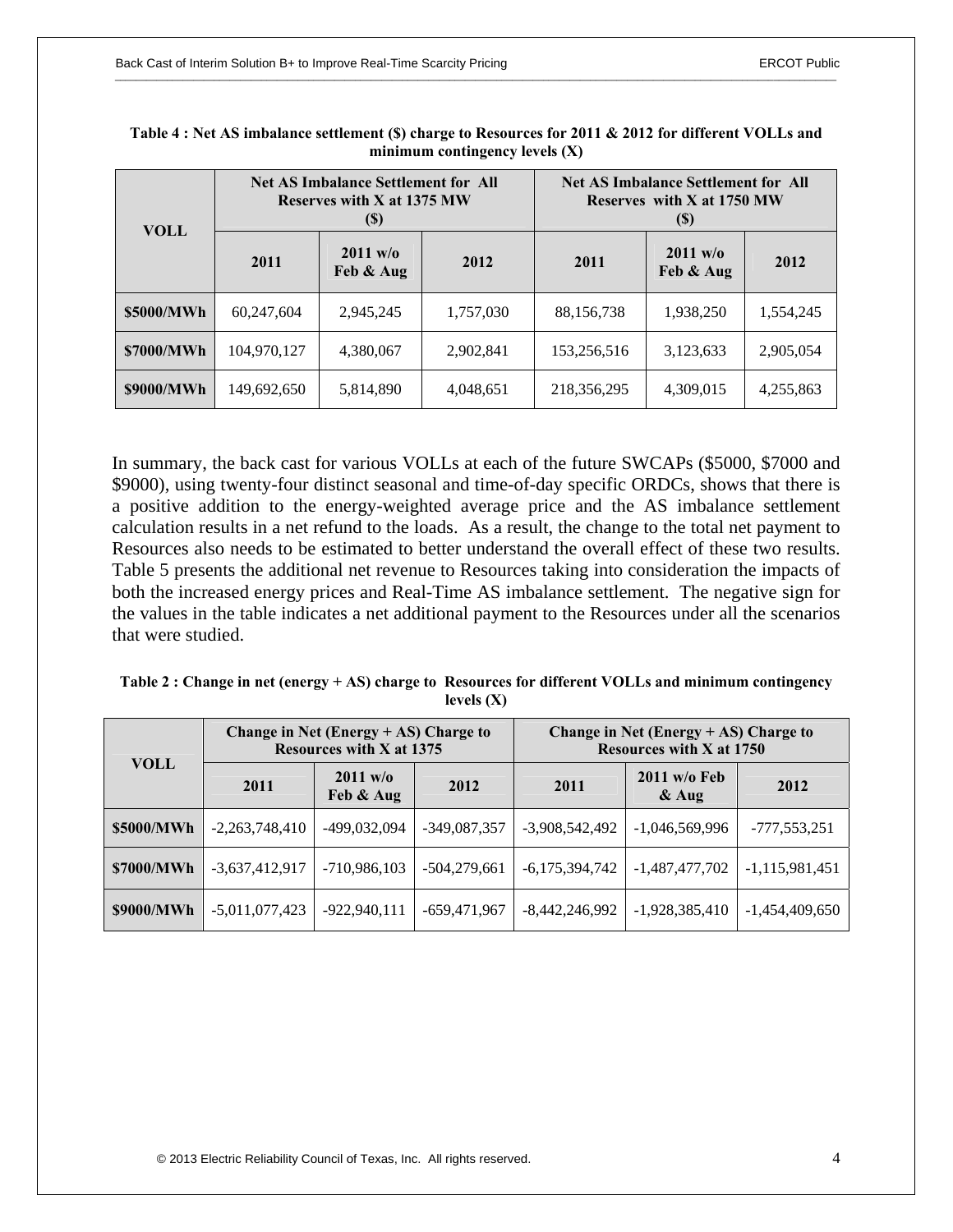## **2. Real-Time Co-Optimization of Energy and Ancillary Services**

Real-Time co-optimization of energy and AS will result in the appropriate valuation of energy during periods when demand is high and operating reserves are low. This valuation is accomplished through the utilization of an ORDC that results in the price of energy reflecting the opportunity cost of reserve scarcity. The current ERCOT market includes co-optimization in its organized forward DAM without an ORDC, while the Real-Time spot market does not include co-optimization of energy and AS. The Real-Time spot market only prices energy and does not include the opportunity cost of operating reserves.

The Real-Time energy and AS co-optimization proposal utilizes ORDCs which provide a mechanism of creating appropriate scarcity prices. Implementing this proposal in Real-Time will require a change to the DAM to incorporate an ORDC in order for the markets to converge. In both the DAM as well as the Real-Time spot market, maintaining power balance in the market clearing process is given the highest priority. The current ERCOT DAM is a voluntary market for buyers (demand) and sellers (supply). Demand is elastic in the DAM and thus, there is a "market based" VOLL set by the demand bids. The DAM algorithm will maintain power balance (with supply equal to demand) such that the resulting energy and AS prices reflect opportunity costs and Resources are indifferent to whether their capacity is procured for energy or for AS. In the DAM, during expected scarcity conditions, demand bids frequently set the price (at "market based" VOLL) and the resultant prices for energy and AS are high.

In the current ERCOT Real-Time spot market, demand is inelastic and energy and AS cooptimization is not performed. Resource Energy Offers or the administrative Power Balance Penalty Curve (PBPC) can set the price at or near the SWCAP during scarcity conditions. Presently, the SWCAP is the maximum price that a Resource can offer for energy. The current SWCAP was set to \$4500/MWh in 2012, and will change to \$5000/MWh in 2013, \$7000/MWh in 2014, and \$9000/MWh in 2015. If Real-Time energy and AS co-optimization is adopted, then the use of the SWCAP in Real-Time and its inter-relation with the PBPC and VOLL needs to be revisited. The design of the ORDC and the price of reserves under scarcity depend on the interrelation between the PBPC, VOLL, ORDC and SWCAP.

There are two approaches to implementing Real-Time energy and AS co-optimization utilizing an ORDC:

**Approach 1:** If we assume that the SWCAP is the same as VOLL, then the maximum price on the PBPC would be set to  $SWCAP + 1$ . The Real-Time spot market clearing process uses the Security-Constrained Economic Dispatch (SCED) application to dispatch Resources and set prices. For each execution of SCED, the marginal offer from Resources providing reserves will be determined and the ORDC will be constructed as LOLP \* (VOLL - Marginal-Offer-From-Resource-Providing-Reserves). Since the last parameter in this equation is not a fixed value and could vary for each SCED execution, the Real-Time ORDC could vary for each SCED execution as well. In this construct, the DAM will also have to be changed to calculate the marginal offer from virtual and physical Resources providing reserves and adjust the ORDC for DAM to LOLP \* (VOLL - Marginal-Offer-From-virtual-or-physical-Resource-Providing-Reserves), which could possibly be different for each of the twenty-four hours studies within the DAM process. In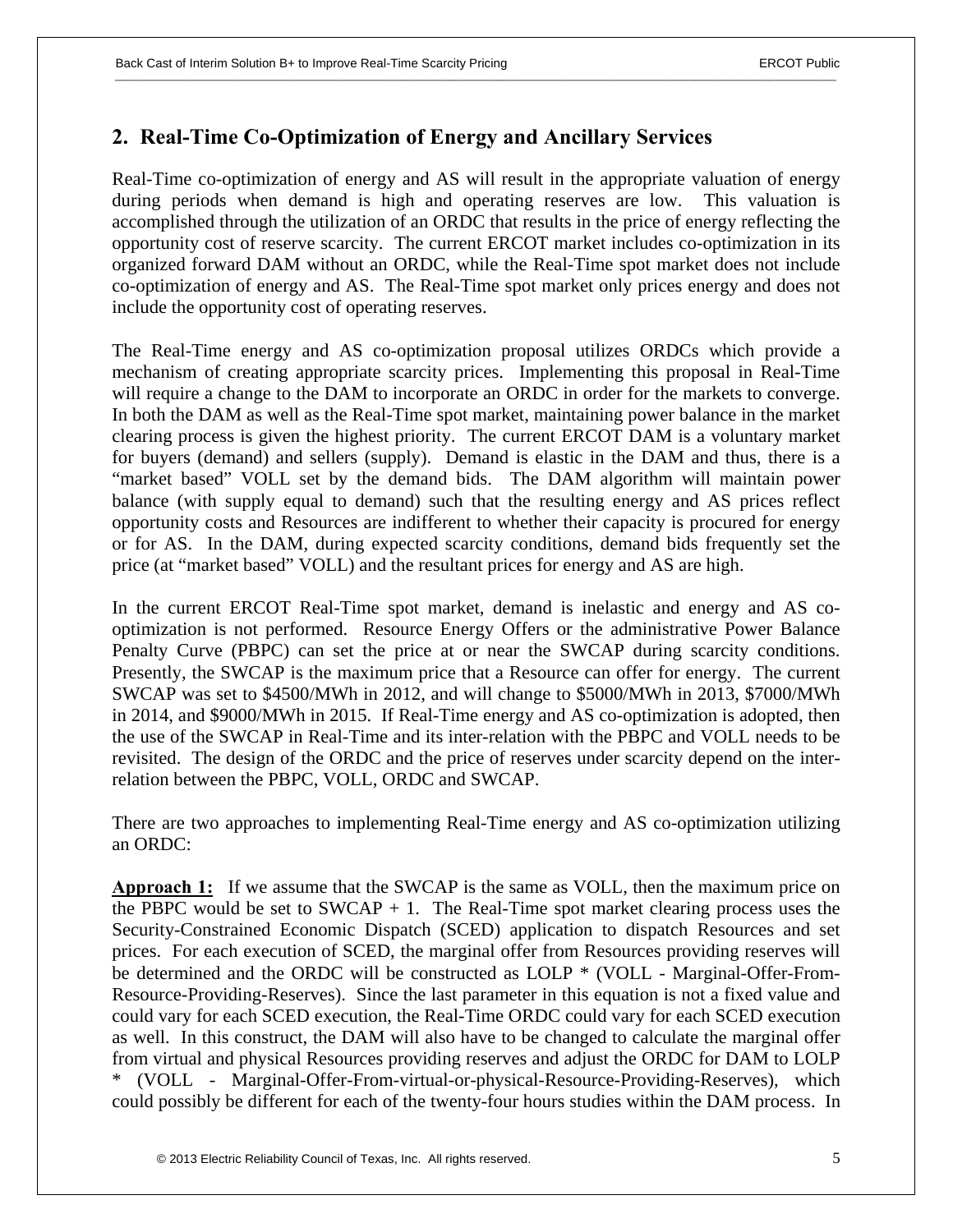short, this approach is needed with the current rules in order to ensure that power balance is given the highest priority. This approach, which uses a modified ORDC for each SCED execution and for each hour of the DAM, can result in a reserve price that is near zero and an energy price near SWCAP under scarcity conditions.

**Approach 2**: In this approach SWCAP is only applicable to the PBPC. Resources can only offer up to a new, smaller offer cap value (SWCAP\_NEW). The maximum price on the PBPC will still be set to SWCAP + 1, but the ORDC will be calculated based on LOLP  $*$  (SWCAP – SWCAP\_NEW). Under this approach, scarcity prices will reach SWCAP and the reserve prices will not need to be decreased under scarcity conditions as they are under Approach 1. This approach allows the ORDCs for DAM and Real-Time to be predefined for each time period of the day rather than for each SCED execution or each hour of the DAM. It also ensures that the prices for reserves are always increasing as they are depleted. In this approach, under scarcity conditions, reserve prices approach (SWCAP – SWCAP NEW) and the price for energy approaches SWCAP.

Though these two approaches create the same Real-Time energy prices, they create different reserve prices and have different system change requirements. In addition, Approach 2 is a simpler implementation and has the effect of taking the scarcity component out of the Resource Energy Offers.

Real-Time co-optimization requires AS providers in the DAM to buy back the AS at the Real-Time price if they are not provided in Real-Time; thus, a Real-Time AS imbalance settlement structure for reserves is a part of Real-Time energy and AS co-optimization solution.

## **3. Interim Solution B+**

"Interim Solution B+" is intended to be a close approximation of Real-Time energy and AS cooptimization. Approach 1, as described above, has been utilized in the back cast analysis performed for 2011 and 2012 with the assumption that the original marginal energy price remained unchanged. In addition, the original energy price plus the price adder is allowed to reach a maximum value of the VOLL.

Preliminary analysis of the timeframe for implementing Real-Time co-optimization of energy and AS indicated that it could not be done in the near-term. In order to provide a more gradual increase in the energy price, leading up to the SWCAP as conditions become scarce in Real-Time, two alternative approaches were proposed, "Interim Solution A" and "Interim Solution B." These approaches were filed with the PUCT on January 24, 2013 under Case 40000 [item# 369].

The "Interim Solution B" proposal removes the existing Energy Offer floor requirements from Generators for AS, and incorporates the ORDC into the determination of Real-Time prices for energy. The proposal introduces a price adder to the system wide energy price based on the ORDC which is an increasing function that values the remaining reserves as a function of the total generation in the system. While both approaches indicated above should create the desired effect of having a more gradual increase in the energy price as conditions become scarce in Real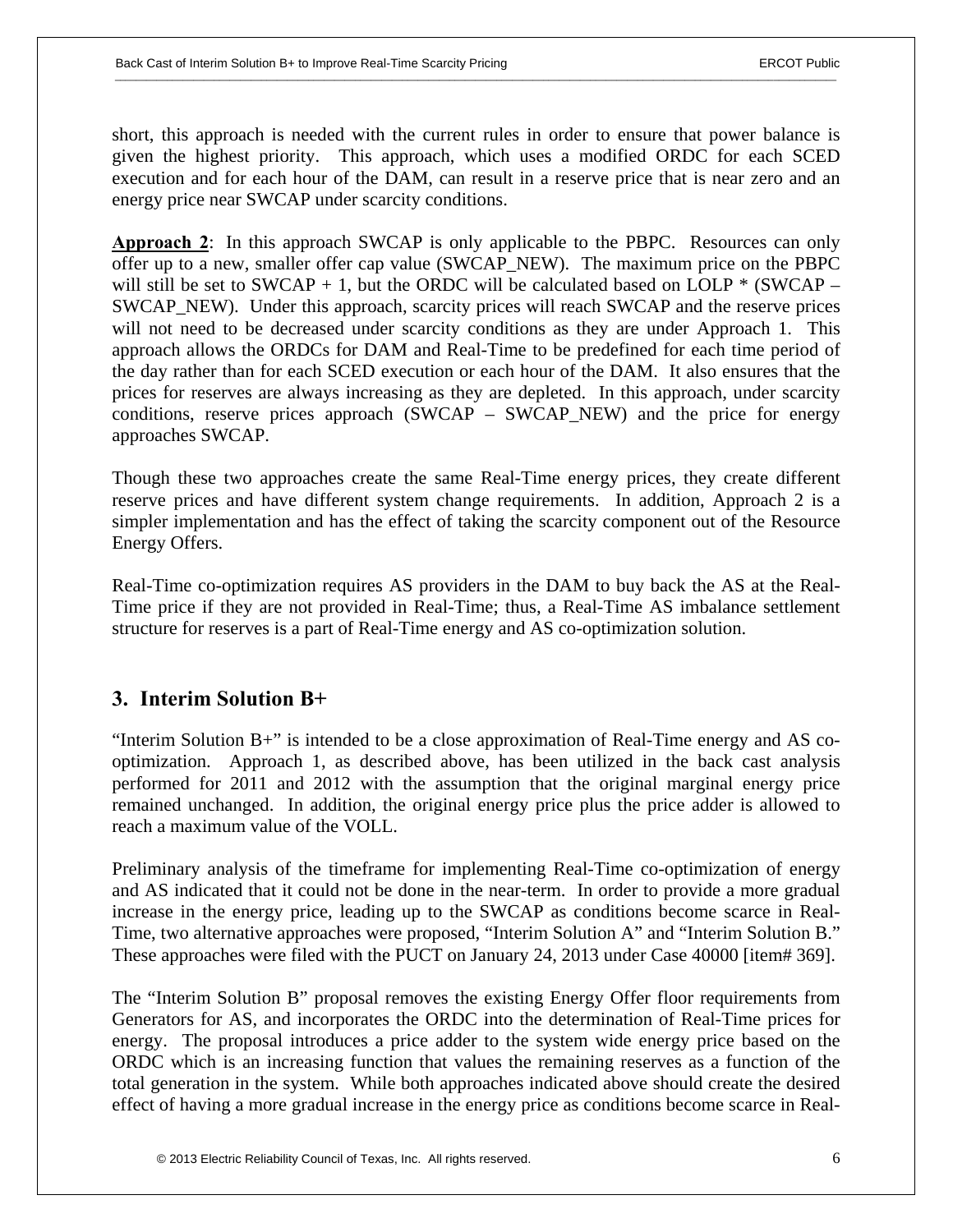Time, "Interim Solution B" should provide a more accurate approximation of full Real-Time cooptimization of energy and AS and will include prices for both energy and Real-Time reserves.

During the January 24, 2014 workshop, concerns were raised about "Interim Solution B". These concerns were focused on negative market behavior that the proposal could incentivize due to the inconsistency between the increased prices and the dispatch from the Real-Time market. These concerns included:

- 1. Resources ignoring dispatch instructions to "chase" the higher energy prices;
- 2. Entities reducing Real-Time Energy Offers to values below costs in order to offset possible inconsistencies with the DAM; and
- 3. Entities needing to buy back DAM energy awards in Real-Time at a higher cost due to the potential inconsistencies.

The utilization of an AS imbalance settlement was developed to address these negative incentives. The "Interim Solution B" combined with the AS imbalance settlement is what is being referred to as "Interim Solution B+."

There are two key values that are part of "Interim Solution B+". The first value is a price for Real-Time reserves from Load Resources providing Responsive Reserve Service (RRS) and Resources that are participating in SCED. This price serves as the price adder for the Real-Time energy price. In order to address price inconsistency between the dispatch and the final price, the remaining reserves provided by Resources minus their AS obligation are paid this price adder as well. The second value is the price calculated and used in the AS imbalance settlement for Real-Time reserves that are being provided by Offline Resources. These are Resources that are not currently available for dispatch by SECD but could be made available to SCED in 30 minutes. The AS imbalance settlement will ensure that Resources are indifferent between providing energy and reserves in Real-Time. This addresses the earlier discussed incentive concerns.

While the incentive concerns were originally raised in regards to "Interim Solution B," it is important to recognize that similar concerns also exist with the Energy Offer floors currently in place and modified as part of "Interim Solution A." This is specifically true for those Resources which are providing Online Non-Spinning Reserve Service (NSRS) in Real-Time that have a marginal cost lower than \$120/MWh. Such a Resource has the incentive to ignore dispatch instructions in order to "chase" the higher energy price whenever the price is greater than their marginal cost. However, an AS imbalance settlement process may be less feasible under an Energy Offer floor approach due to there not being an explicit price for Real-Time reserves.

## **4. Methodology for Implementing Interim Solution B+**

Determining the following values is a major part of implementing "Interim Solution B+:"

- 1. VOLL;
- 2. LOLP;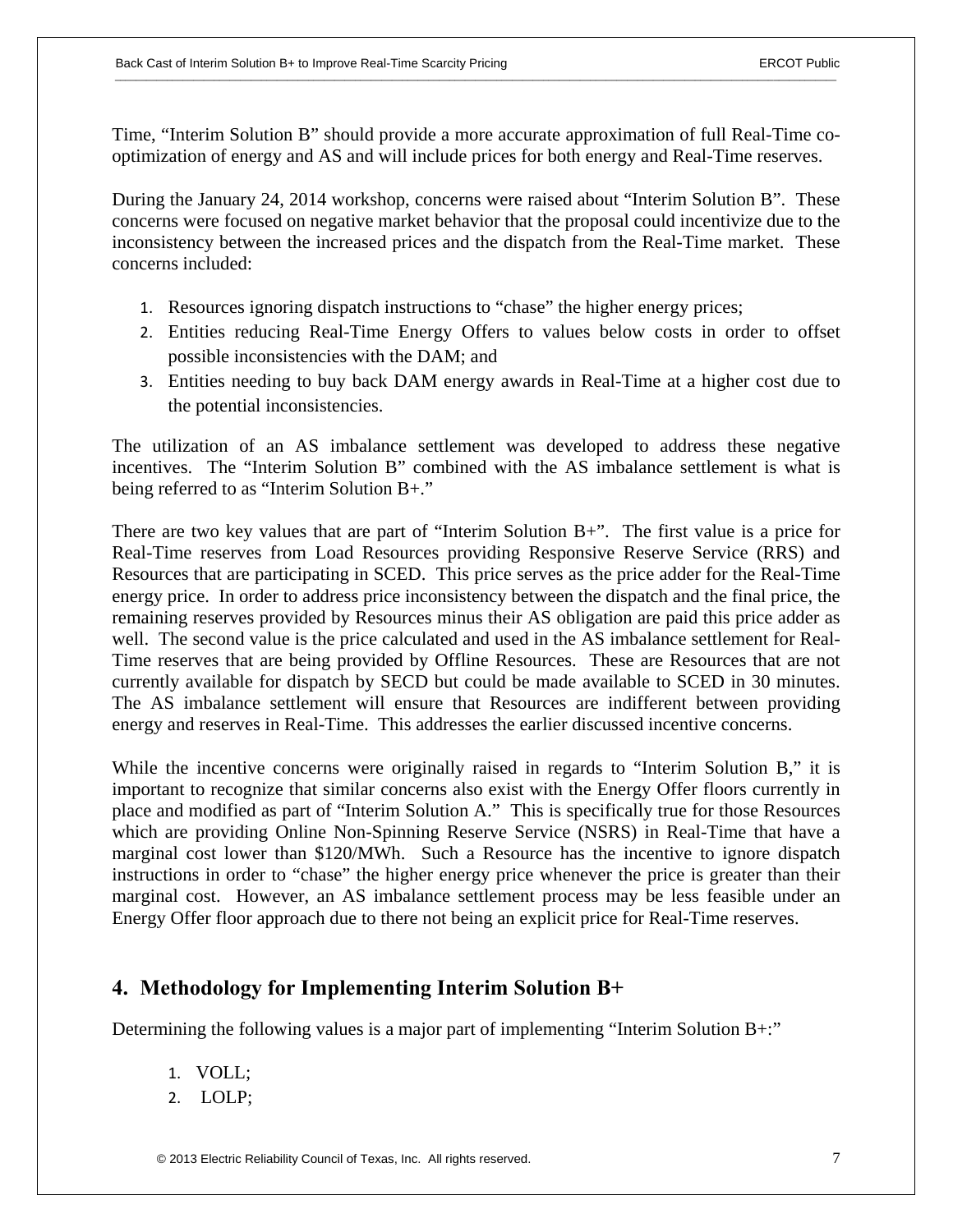- 3. The Real-Time price for remaining reserves in the system; and
- 4. The AS imbalance settlements

Pending results of other studies estimating the VOLL, the back cast utilizes a range. VOLL was assumed at each of the future SWCAPs (\$5000, \$7000 and \$9000) for the back cast. Market participant submissions and system conditions from 2011 and 2012 were utilized assuming that market behavior did not change.

The key part for back casting of "Interim Solution B+" is the determination of LOLP. LOLP depends on many factors, including the probability of forced outages, probability of load forecast error and probability of wind forecast error. It could also be different for different times of the day and for different months of the year. LOLP at a given reserve level can be interpreted as the probability of the occurrence of an event with a magnitude greater than that reserve level. A minimum contingency level (X) is chosen in order to send an appropriate scarcity price signal to maintain reliability and stability of the system. The LOLP for reserve levels below the minimum contingency level  $(X)$  will be set to one. In addition, since ERCOT is at a higher risk of shedding firm load when reserves fall near or below the minimum contingency reserve level, the LOLP curve is shifted to the right by the minimum contingency level (X) amount. The LOLP curve for a given reserve level (R) will be given as follows:

$$
\pi(R) = \left\{ \begin{array}{c} \text{LOLP}(R - X), R - X \ge 0\\ 1, R - X < 0 \end{array} \right.
$$

LOLP is determined by analyzing historic "events," where an event is defined as the difference between the hour-ahead forecasted reserves and the reserves that were available during the Operating Hour. These events were split into twenty-four groups, comprising of four seasons and six time-of-day blocks. These groups were used to determine twenty-four distinct normal probability distributions. Seasonal and time-of-day specific curves were created to capture the potential differences between the different time periods and risk levels that occur throughout the year.

Once LOLP is determined, the next step is the calculation of the price  $(P<sub>S</sub>)$  for reserves that are being provided by Load Resources providing RRS and Resources participating in SCED, and the price  $(P_{NS})$  for the reserves being provided by Offline Resources not currently available to SCED but could be made available to SCED in 30 minutes.  $P_S$  and  $P_{NS}$  are functions of the LOLP at various levels of Real-Time reserves, the net value of load curtailment, and the time duration during which the reserves could be available. In this proposal,  $P<sub>S</sub>$  and  $P<sub>NS</sub>$  are determined as follows:

$$
P_S = v * 0.5 * \pi_S(R_S) + P_{NS}
$$
  

$$
P_{NS} = v * (1 - 0.5) * \pi_{NS}(R_{SNS})
$$

Within these formulae, *v* represents the net value of load curtailment and is calculated as the VOLL minus the marginal cost of energy. The marginal cost of energy is subtracted from the VOLL to ensure that the final cost of energy does not go above the SWCAP.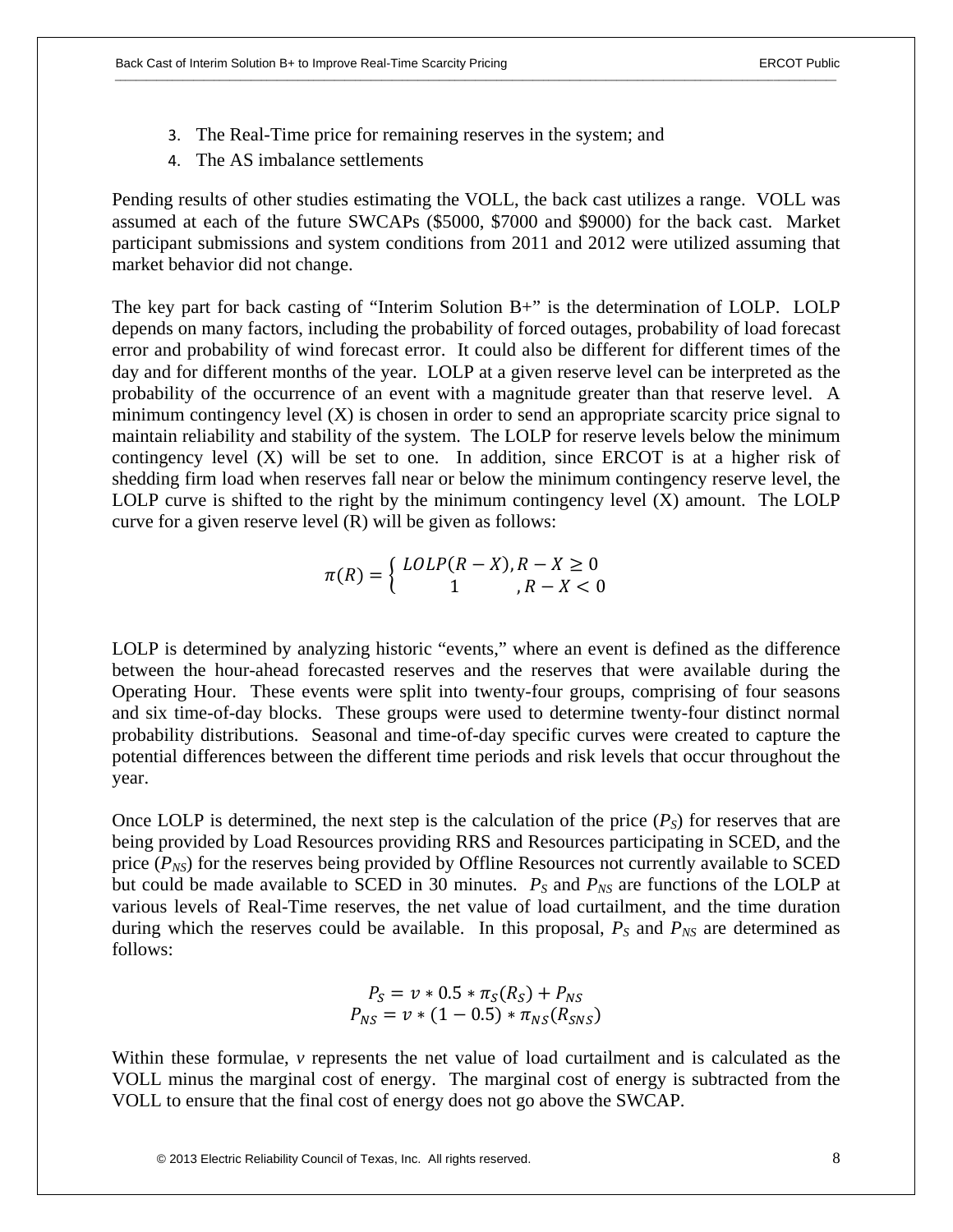This approach separates the Operating Hour into two distinct time intervals, each having a length of 30 minutes (or 0.5 hours). During the first 30 minute interval only the Online reserves (*RS*) are able to help prevent a loss-of-load event. In this proposal, *RS* is approximated as the sum of Load Resources providing RRS and unloaded capacity up to the High Sustainable Limit (HSL) of Resources participating in SCED. For the second 30 minute period, both the Online and Offline Resources that could be made available to SCED in 30 minutes are able to help prevent a firm load shed event. In this proposal, *RSNS* is approximated as the sum of Load Resources providing RRS, unloaded capacity up to HSL of Resources participating in SCED and Offline Resources not participating in SCED that are providing NSRS or have a cold start time less than or equal to 30 minutes.

Separate LOLP curves ( $\pi_S \& \pi_{NS}$ ) are determined for these two distinct time intervals within the hour by using the historically observed errors in the estimated reserves based on season and time-of-day block. For each SCED interval, the price adder for energy is then determined using the LOLP curves  $(\pi_S \& \pi_{NS})$ , Online Reserves  $(R_S)$ , Offline Reserves  $(R_{NS})$ , VOLL and the current marginal cost of energy. The average price adder for a given year is then calculated as the energy-weighted average of the SCED interval price adders in the year.

The AS imbalance is calculated for each QSE by comparing the net AS Supply Responsibility of the QSE going into the hour and the net AS available from the QSE in Real-Time. The AS Supply Responsibility of the QSE is based on the QSE's Self-Scheduled AS, DAM AS awards, net AS trade, AS failures and replacements and Supplemental Ancillary Service Market (SASM) awards. If the QSE is short on AS in Real-Time, then they will be charged the price adder for the short amount and if the QSE is long on AS in Real-Time, then they will be paid the price adder for the long amount.

## **5. Detailed Results**

The back cast for various VOLLs at each of the future SWCAPs (\$5000, \$7000 and \$9000) and using the twenty-four distinct seasonal and time-of-day specific ORDCs, shows that there is a positive addition to the energy-weighted average price. An energy-weighted average price of \$3.45/MWh occurs in 2012 with a VOLL of \$7000/MWh and a minimum contingency level of 1750MW. In addition, the back cast also shows a \$2.9M refund to loads from the AS imbalance settlement and \$1.12B in additional payments for energy. The potential increase in PNM is \$24,809/MW. Increasing the SWCAP from \$3000/MWh to \$7000/MWh and not applying interim solution B+, would yield a PNM increase of \$5,883/MW. In short, the back cast results show that the market impacts of "Interim Solution B+" depends on the parameters for the ORDC.

Table 6 provides the summary of  $P<sub>S</sub>$  for different values of VOLL and minimum contingency levels  $(X)$ .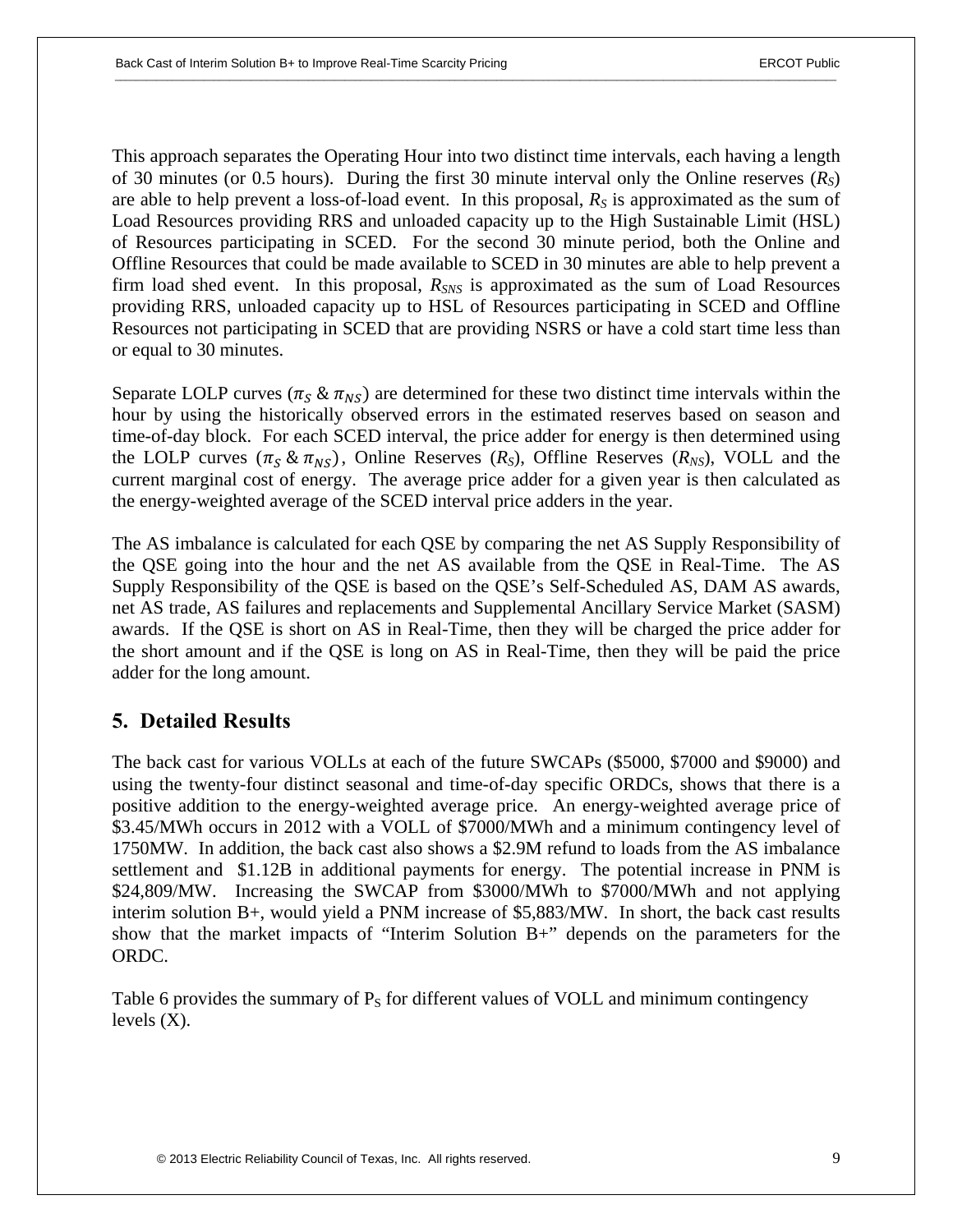| <b>VOLL</b> | Energy-weighted average Ps with X<br>at 1375<br>(S/MWh) |      |                            | Energy-weighted average Ps with X<br>at 1750<br>(S/MWh) |      |                            |
|-------------|---------------------------------------------------------|------|----------------------------|---------------------------------------------------------|------|----------------------------|
|             | 2011                                                    | 2012 | 2011 &<br>2012<br>combined | 2011                                                    | 2012 | 2011 &<br>2012<br>combined |
| \$5000/MWh  | 7.00                                                    | 1.08 | 4.08                       | 12.03                                                   | 2.40 | 7.28                       |
| \$7000/MWh  | 11.27                                                   | 1.56 | 6.48                       | 19.06                                                   | 3.45 | 11.35                      |
| \$9000/MWh  | 15.54                                                   | 2.05 | 8.87                       | 26.08                                                   | 4.50 | 15.42                      |

| Table 3 : Energy-weighted average energy price adder (and Online reserve price) $P_S$ (\$/MWh) for 2011 $\&$ |  |
|--------------------------------------------------------------------------------------------------------------|--|
| 2012 with different VOLLs and minimum contingency levels $(X)$                                               |  |

Table 7 provides the summary of the Offline reserve price  $(P_{NS})$  for different values of VOLL and minimum contingency levels (X).

| Table 4 : Energy-weighted average price of Offline reserves $P_{NS}$ (\$/MWh) for 2011 & 2012 with different |  |  |
|--------------------------------------------------------------------------------------------------------------|--|--|
| VOLLs and minimum contingency levels $(X)$                                                                   |  |  |

| <b>VOLL</b> |      | Energy-weighted average $P_{NS}$ with<br>X at 1375(\$/MWh) |                            |       | Energy-weighted average $P_{NS}$ with<br>X at 1750<br>(S/MWh) |                            |  |
|-------------|------|------------------------------------------------------------|----------------------------|-------|---------------------------------------------------------------|----------------------------|--|
|             | 2011 | 2012                                                       | 2011 &<br>2012<br>combined | 2011  | 2012                                                          | 2011 &<br>2012<br>combined |  |
| \$5000/MWh  | 3.84 | 0.48                                                       | 2.18                       | 6.08  | 0.92                                                          | 3.53                       |  |
| \$7000/MWh  | 6.15 | 0.69                                                       | 3.45                       | 9.63  | 1.33                                                          | 5.53                       |  |
| \$9000/MWh  | 8.46 | 0.91                                                       | 4.73                       | 13.18 | 1.73                                                          | 7.53                       |  |

Due to the increase in energy prices resulting from the proposal, the potential impacts on PNM were also analyzed. Table 8 shows the additional PNM from the approach being presented. In addition, a study was also performed to determine what the potential PNM impacts to 2011 and 2012 may have been if the Real-Time market simply had a higher SWCAP during those study years. Table 9 shows what the additional PNM would have been by solely increasing the SWCAP to the various values of VOLL being evaluated as part of the back cast. The actual PNM for 2011 and 2012 was \$125,001/MW and \$33,952/MW, respectively.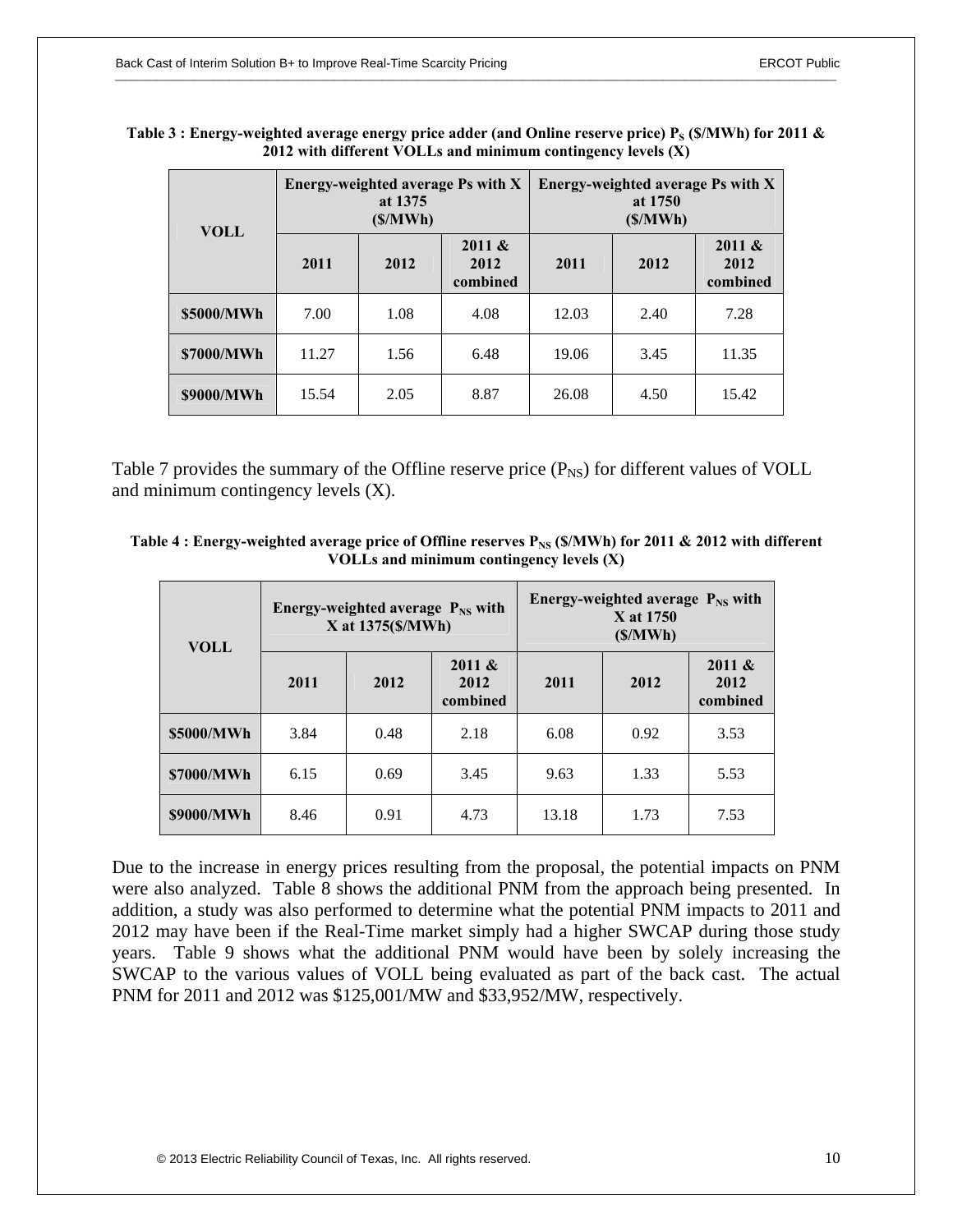| <b>VOLL</b> | <b>Total Additional PNM</b><br>under Interim Solution $B^+$<br>with X at $1375$ (\$/MW) |        | <b>Total Additional PNM</b><br>under Interim Solution B+<br>with X at $1750$ (\$/MW) |        |  |
|-------------|-----------------------------------------------------------------------------------------|--------|--------------------------------------------------------------------------------------|--------|--|
|             | 2011                                                                                    | 2012   |                                                                                      | 2012   |  |
| \$5000/MWh  | 38.544                                                                                  | 7.740  | 67,892                                                                               | 17,267 |  |
| \$7000/MWh  | 62,141                                                                                  | 11,189 | 107,327                                                                              | 24,809 |  |
| \$9000/MWh  | 85,773                                                                                  | 14,643 | 146,795                                                                              | 32,362 |  |

| Table 5 : Estimated additional PNM (in \$/MW) from "Interim Solution B+" for 2011 & 2012 with different |
|---------------------------------------------------------------------------------------------------------|
| VOLLs and minimum contingency levels (X)                                                                |

**Table 6 : Estimated additional PNM (\$/MW) for 2011 and 2012 by only increasing the SWCAP** 

| <b>SWCAP</b> | <b>Total Additional PNM if SWCAP</b><br><b>Increased to VOLL</b><br>(S/MW) |       |  |  |  |
|--------------|----------------------------------------------------------------------------|-------|--|--|--|
|              | 2011                                                                       | 2012  |  |  |  |
| \$5000/MWh   | 57,631                                                                     | 2,877 |  |  |  |
| \$7000/MWh   | 114,168                                                                    | 5,883 |  |  |  |
| \$9000/MWh   | 170,706                                                                    | 8,889 |  |  |  |

As part of the "Interim Solution B+" proposal, a Real-Time AS imbalance settlement is also introduced. This is intended to account for the fact that Resources may have a different amount of reserves available in Real-Time relative to the amount that they were obligated to provide based on activities in the Day-Ahead Market (DAM) and Adjustment Period. This can result in QSEs needing to purchase reserves in Real-Time to cover those obligations. Due to the different prices for Online and Offline reserves, the AS imbalance settlement analysis is split up to look at each of the two reserve categories individually. Table 10 and Table 11 present the AS imbalance settlement subdivided into Online and Offline imbalance settlements for 2011 & 2012 with different VOLL and minimum contingency levels (X). Table 12 then presents the net of the Online and Offline AS imbalance settlements taking all types of reserves into consideration. A positive sign for the values in these three tables represent a charge to Resources and it can be seen in Table 12 that the net result is a refund to the loads for the AS imbalance settlement.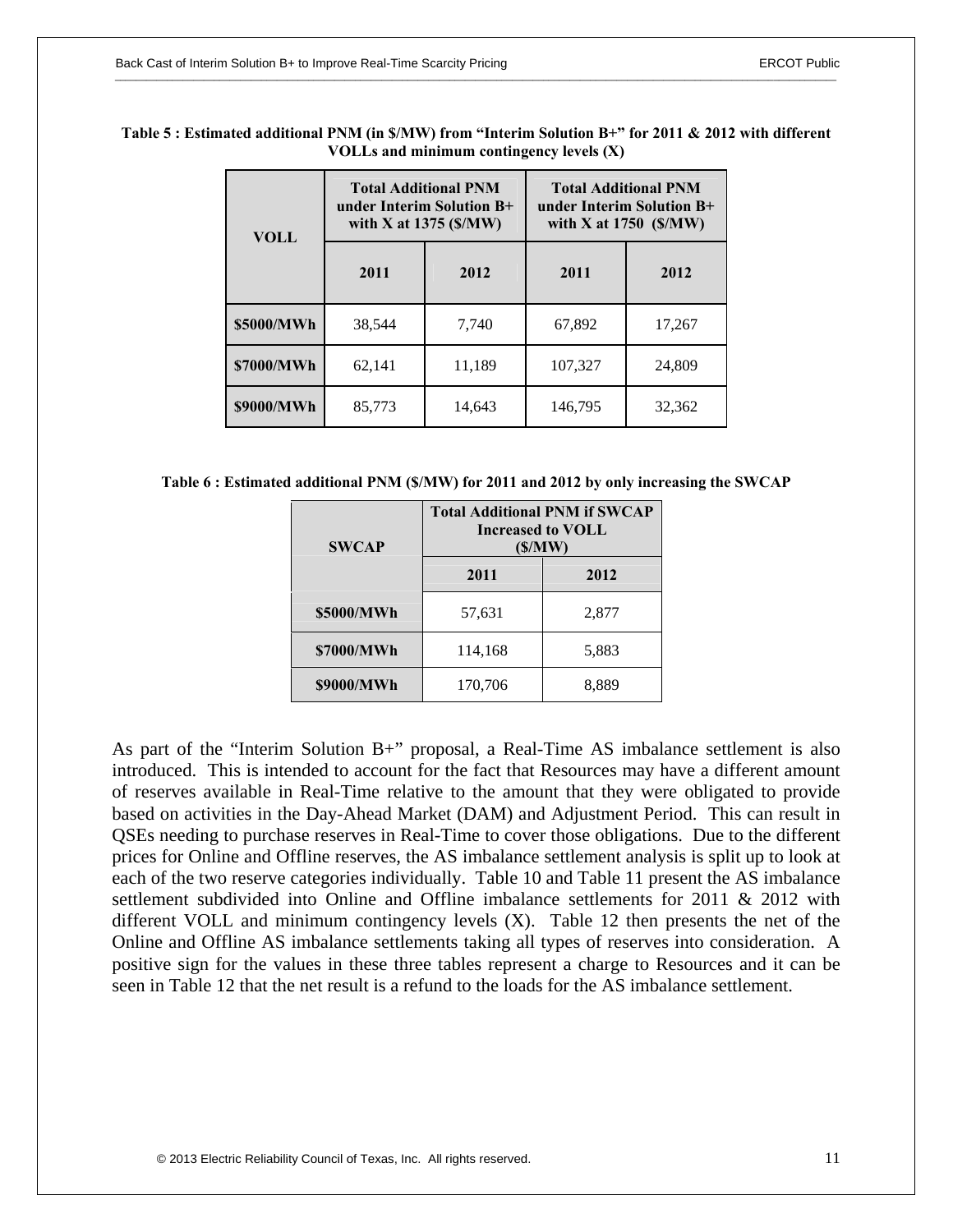| <b>VOLL</b> | <b>Net AS Imbalance Settlement for Online</b> | <b>Reserves</b><br>$\left( \mathbb{S}\right)$ | <b>Net AS Imbalance Settlement for</b><br><b>Offline Reserves</b><br>$\left( \mathbb{S}\right)$ |            |                                 |            |
|-------------|-----------------------------------------------|-----------------------------------------------|-------------------------------------------------------------------------------------------------|------------|---------------------------------|------------|
|             | 2011                                          | $2011 \text{ w/o}$<br>Feb & Aug               | 2012                                                                                            | 2011       | $2011 \text{ w/o}$<br>Feb & Aug | 2012       |
| \$5000/MWh  | 60,770,786                                    | 3,314,157                                     | 2,094,851                                                                                       | $-523,182$ | $-368,912$                      | $-337,821$ |
| \$7000/MWh  | 105,722,935                                   | 4,902,316                                     | 3,381,553                                                                                       | $-752,808$ | $-522,249$                      | $-478,712$ |
| \$9000/MWh  | 150,675,084                                   | 6,490,475                                     | 4,668,255                                                                                       | -982.434   | $-675,585$                      | $-619,604$ |

| Table 7 : Net AS imbalance settlement (\$) charge to Resources for 2011 & 2012 with different VOLLs and a |
|-----------------------------------------------------------------------------------------------------------|
| minimum contingency level $(X)$ of 1375 MW                                                                |

| Table 8 : Net AS imbalance settlement (\$) charge to Resources for 2011 & 2012 with different VOLLs and a |
|-----------------------------------------------------------------------------------------------------------|
| minimum contingency level $(X)$ of 1750 MW                                                                |

| <b>VOLL</b> | <b>Net AS Imbalance Settlement for Online</b><br><b>Reserves</b><br>$\left( \mathbb{S}\right)$ |                                         |           | <b>Net AS Imbalance Settlement for</b><br><b>Offline Reserves</b><br>(S) |                                 |              |
|-------------|------------------------------------------------------------------------------------------------|-----------------------------------------|-----------|--------------------------------------------------------------------------|---------------------------------|--------------|
|             | 2011                                                                                           | $2011 \text{ w/o}$<br>2012<br>Feb & Aug |           | 2011                                                                     | $2011 \text{ w/o}$<br>Feb & Aug | 2012         |
| \$5000/MWh  | 89,248,751                                                                                     | 2,745,065                               | 2,329,604 | $-1,092,013$                                                             | $-806,815$                      | $-775,359$   |
| \$7000/MWh  | 154,818,072                                                                                    | 4,263,919                               | 4,000,690 | $-1,561,556$                                                             | $-1,140,286$                    | $-1,095,636$ |
| \$9000/MWh  | 220, 387, 394                                                                                  | 5,782,772                               | 5,671,775 | $-2,031,099$                                                             | $-1,473,757$                    | $-1,415,912$ |

**Table 9 : Net AS imbalance settlement (\$) charge to Resources for 2011 & 2012 with different VOLLs and minimum contingency levels (X)** 

| <b>VOLL</b> | <b>Net AS Imbalance Settlement for All</b><br><b>Reserves with X at 1375MW</b><br>$(s)$ |                       |           | <b>Net AS Imbalance Settlement for All</b><br>Reserves with X at 1750MW<br>(S) |                       |           |
|-------------|-----------------------------------------------------------------------------------------|-----------------------|-----------|--------------------------------------------------------------------------------|-----------------------|-----------|
|             | 2011                                                                                    | 2011 w/o<br>Feb & Aug | 2012      | 2011                                                                           | 2011 w/o<br>Feb & Aug | 2012      |
| \$5000/MWh  | 60,247,604                                                                              | 2,945,245             | 1,757,030 | 88,156,738                                                                     | 1,938,250             | 1,554,245 |
| \$7000/MWh  | 104,970,127                                                                             | 4,380,067             | 2,902,841 | 153,256,516                                                                    | 3,123,633             | 2,905,054 |
| \$9000/MWh  | 149,692,650                                                                             | 5,814,890             | 4,048,651 | 218,356,295                                                                    | 4,309,015             | 4,255,863 |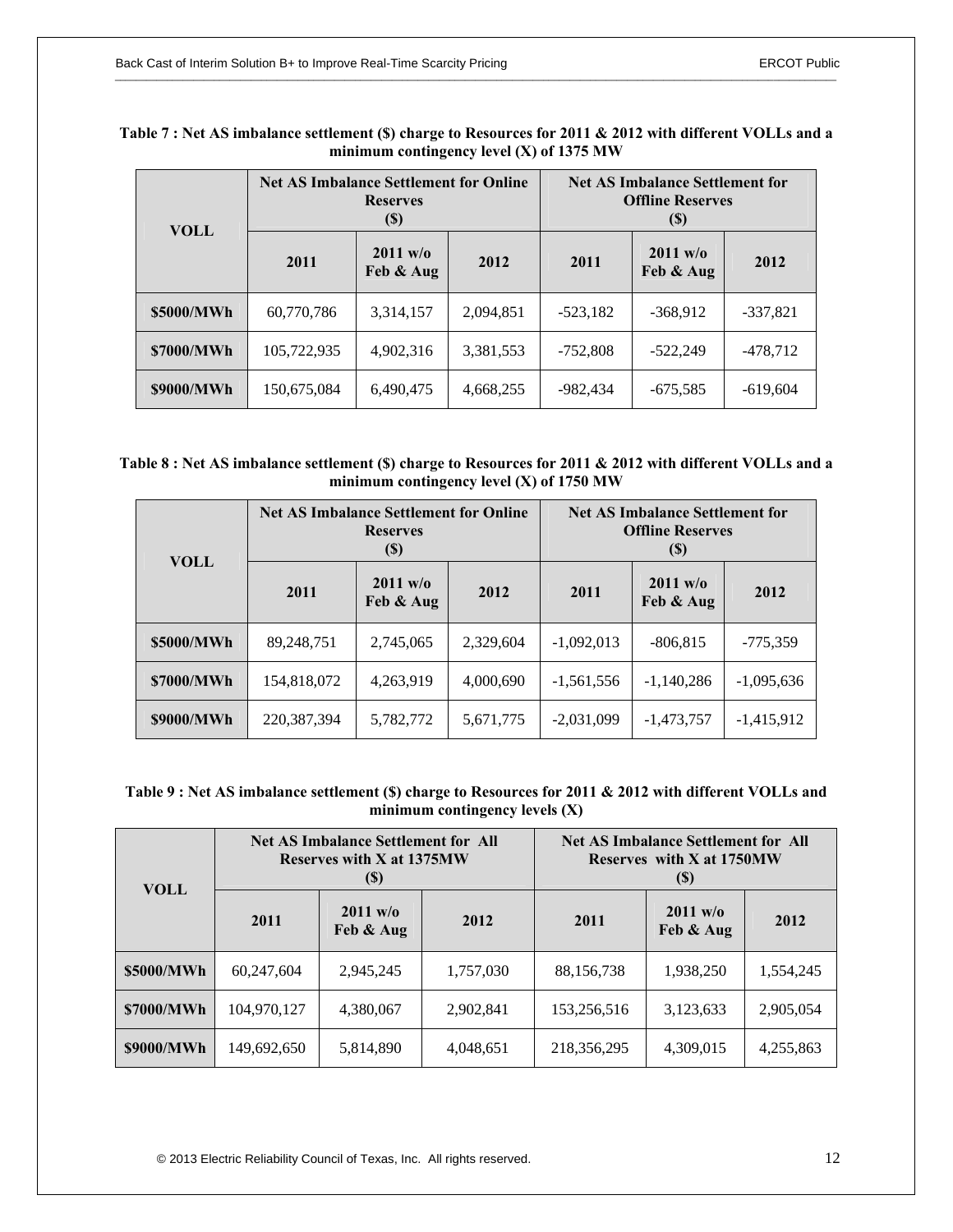In summary, the back cast for various VOLLs at each of the future SWCAPs (\$5000, \$7000 and \$9000), using twenty-four distinct seasonal and time-of-day specific ORDCs, shows that there is a positive addition to the energy-weighted average price and the AS imbalance settlement calculation resulting in a net refund to the loads. As a result, the change to the total net payment to Resources also needs to be estimated to better understand the overall effect of these two results. Table 13 presents the additional net revenue to Resources taking into consideration the impacts of both the increased energy prices and Real-Time AS imbalance settlement. The negative sign for the values in the table indicates a net additional payment to the Resources under all the scenarios that were studied as part of the back cast.

|             |                  | Change in Net (Energy $+$ AS) Charge to<br><b>Resources with X at 1375</b> |                |                  | Change in Net (Energy $+$ AS) Charge to<br><b>Resources with X at 1750</b> |                  |
|-------------|------------------|----------------------------------------------------------------------------|----------------|------------------|----------------------------------------------------------------------------|------------------|
| <b>VOLL</b> | 2011             | $2011 \text{ w/o}$<br>Feb & Aug                                            | 2012           | 2011             | $2011$ w/o Feb<br>$\&$ Aug                                                 | 2012             |
| \$5000/MWh  | $-2,263,748,410$ | -499,032,094                                                               | $-349,087,357$ | $-3,908,542,492$ | $-1,046,569,996$                                                           | $-777,553,251$   |
| \$7000/MWh  | $-3,637,412,917$ | $-710,986,103$                                                             | $-504,279,661$ | $-6,175,394,742$ | $-1,487,477,702$                                                           | $-1,115,981,451$ |
| \$9000/MWh  | $-5,011,077,423$ | $-922,940,111$                                                             | $-659,471,967$ | $-8,442,246,992$ | $-1,928,385,410$                                                           | $-1,454,409,650$ |

| Table 10 : Change in Net (energy + AS) charge to Resources with minimum contingency levels of 1375 MW |
|-------------------------------------------------------------------------------------------------------|
| and 1750 MW                                                                                           |

## **6. Appendix**

The following sections provide additional detail to the methodology used in back casting the "Interim Solution B+" proposal and provide the derivation of how the proposal approximates Real-Time co-optimization of energy and AS.

## **6.1. Appendix I: Detailed Methodology for Back Cast**

Determining the following values is a major part of implementing "Interim Solution B+:"

- 1. VOLL;
- 2. LOLP;
- 3. The price for remaining reserves in the system; and
- 4. The AS imbalance settlements.

For back casting, VOLL is assumed to be at each of the future values of SWCAP (\$5000, \$7000 and \$9000).

## **6.1.1. Determining LOLP**

For back casting, LOLP is determined by analyzing historic events defined as the difference between the hour-ahead forecasted reserves with the reserves that were available in Real-Time during the Operating Hour. These events were split into twenty-four groups, comprising of four seasons and six time-of-day blocks per day. These groups were used to determine twenty-four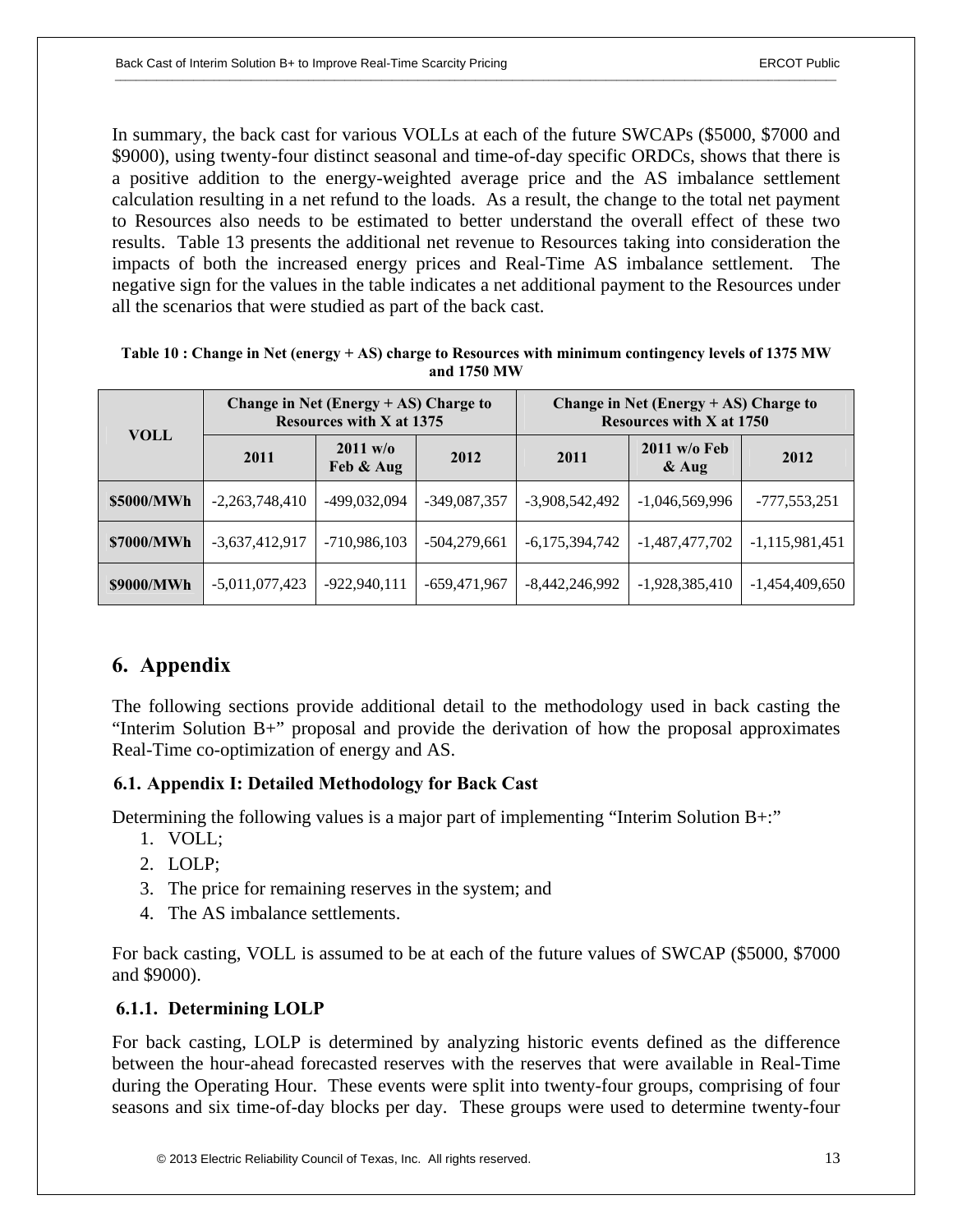distinct normal probability distributions of the events which will determine the LOLP for the corresponding season and time block. The detail logic used for determining LOLP is described as below:

1) For each Operating Hour in the study period, calculate the system-wide Hour-Ahead (HA) reserve using the snapshot of last HRUC for the Operating Hour (at the end of Adjustment Period):

HA Reserve = RUC Online COP HSL  $-$  (RUC Load Forecast  $+$  RUC DCTIE Load) ݈݁ݑ݄ܵܿ݁݀ ܰܵܨܨܱ ܱܲܥ ܥܴܷ

2) For each SCED interval in the study period, calculate the system-wide available SCED reserve using SCED telemetry and solution as:

 $S$ CED Reserve =  $S$ CED Online HSL –  $S$ CED BP +  $S$ CED OFFNS Schedule

- 3) For each Operating Hour in the study period, calculate the hourly average system-wide SCED reserve by averaging the interval SCED reserve in step 2).
- 4) For each Operating Hour in the study period, calculate the system wide Reserve Error as:

 $Reserve Error = HA Reserve - SCED Reserve (Hourly Average)$ 

- 5) For each Operating Hour in the study period, allocate it to the corresponding season and time block. So all the hours will be split into 24 distribution groups developed for the analysis based on the Season and the time of day:
	- 4 Seasons of Winter, Spring, Summer and Fall
	- $\bullet$  6 time-of-day blocks each consisting of 4 hours
- 6) Calculate the mean  $(\mu)$  and standard deviation  $(\sigma)$  for each of the twenty-four distinct LOLP distributions using the calculated Reserve Error in step 4). The detail results are illustrated in Table 11. This hourly error is normally distributed and hence  $LOLD$  for a given value  $y$ can be calculated:

$$
LOLP(\mu, \sigma, y) = 1 - CDF(\mu, \sigma, y)
$$

Where CDF is the Cumulative Distribution Function of the normal distribution with mean  $\mu$ and standard deviation  $\sigma$ .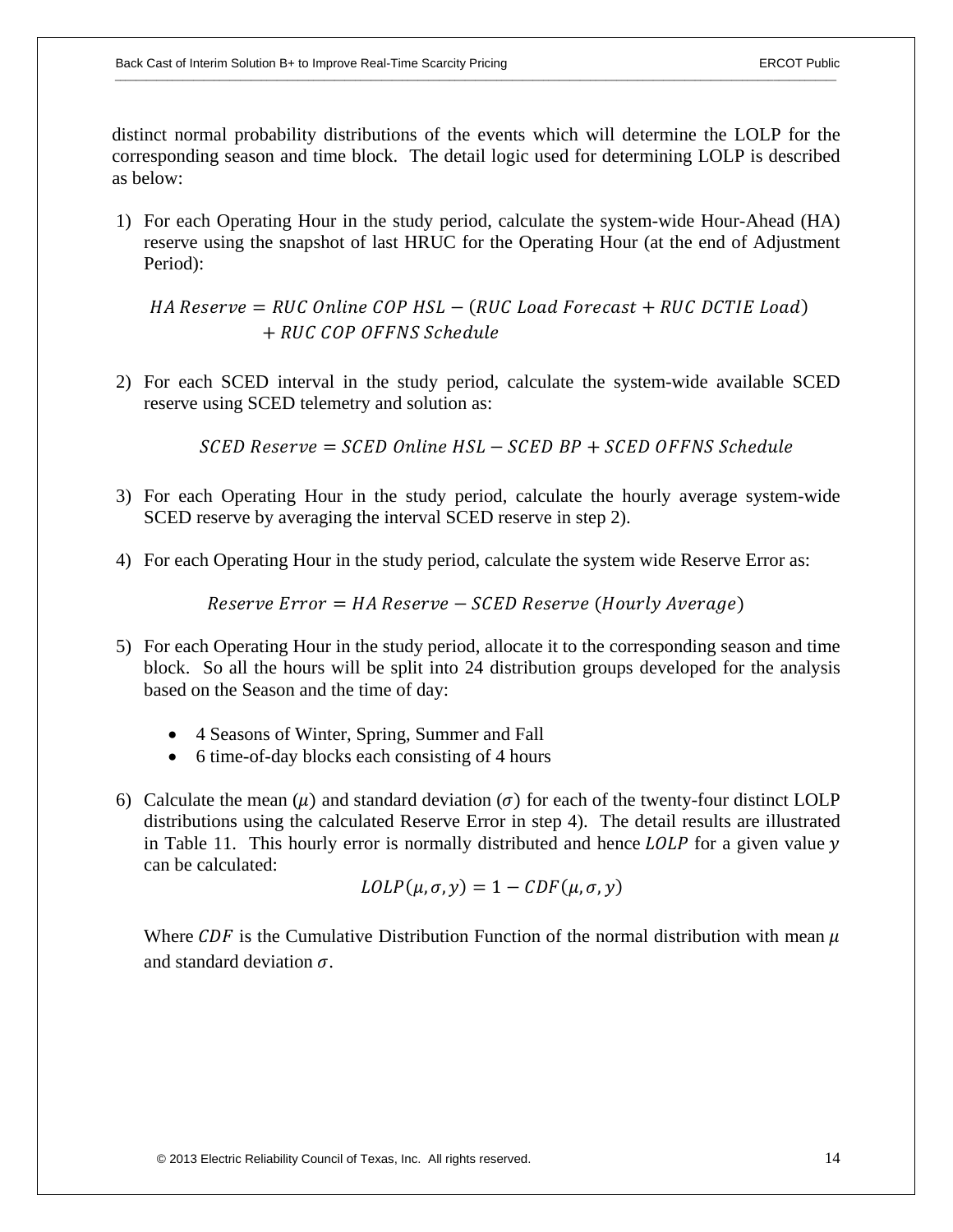| <b>Season</b>                  | <b>For Hours</b> | $\mu$     | $\sigma$ |
|--------------------------------|------------------|-----------|----------|
| Winter<br>(Month 12, 1, 2)     | 1-2 and 23-24    | 185.14    | 1217.89  |
|                                | $3 - 6$          | 76.28     | 1253.93  |
|                                | $7 - 10$         | 136.32    | 1434.64  |
|                                | $11 - 14$        | $-218.26$ | 1441.00  |
|                                | $15 - 18$        | $-53.67$  | 1349.52  |
|                                | 19-22            | $-183.00$ | 1129.31  |
| <b>Spring</b><br>(Month 3,4,5) | 1-2 and 23-24    | 245.76    | 1174.61  |
|                                | $3 - 6$          | 460.41    | 1313.46  |
|                                | $7 - 10$         | 348.16    | 1292.36  |
|                                | $11 - 14$        | $-491.91$ | 1332.05  |
|                                | $15 - 18$        | $-253.77$ | 1382.60  |
|                                | $19 - 22$        | $-436.09$ | 1280.47  |
| <b>Summer</b><br>(Month 6,7,8) | 1-2 and 23-24    | 374.88    | 1503.97  |
|                                | $3 - 6$          | 1044.81   | 1252.25  |
|                                | $7 - 10$         | 339.01    | 1679.70  |
|                                | $11 - 14$        | $-695.94$ | 1251.05  |
|                                | $15 - 18$        | $-270.54$ | 1284.96  |
|                                | $19 - 22$        | $-730.33$ | 1331.49  |
| Fall<br>(Month 9, 10, 11)      | 1-2 and 23-24    | 15.90     | 1044.88  |
|                                | $3 - 6$          | 478.97    | 1014.02  |
|                                | $7 - 10$         | 322.65    | 1036.07  |
|                                | $11 - 14$        | $-473.16$ | 1293.83  |
|                                | $15 - 18$        | $-422.21$ | 1246.49  |
|                                | 19-22            | $-177.76$ | 1231.14  |

**Table 11 : LOLP distributions by season and time-of-day block**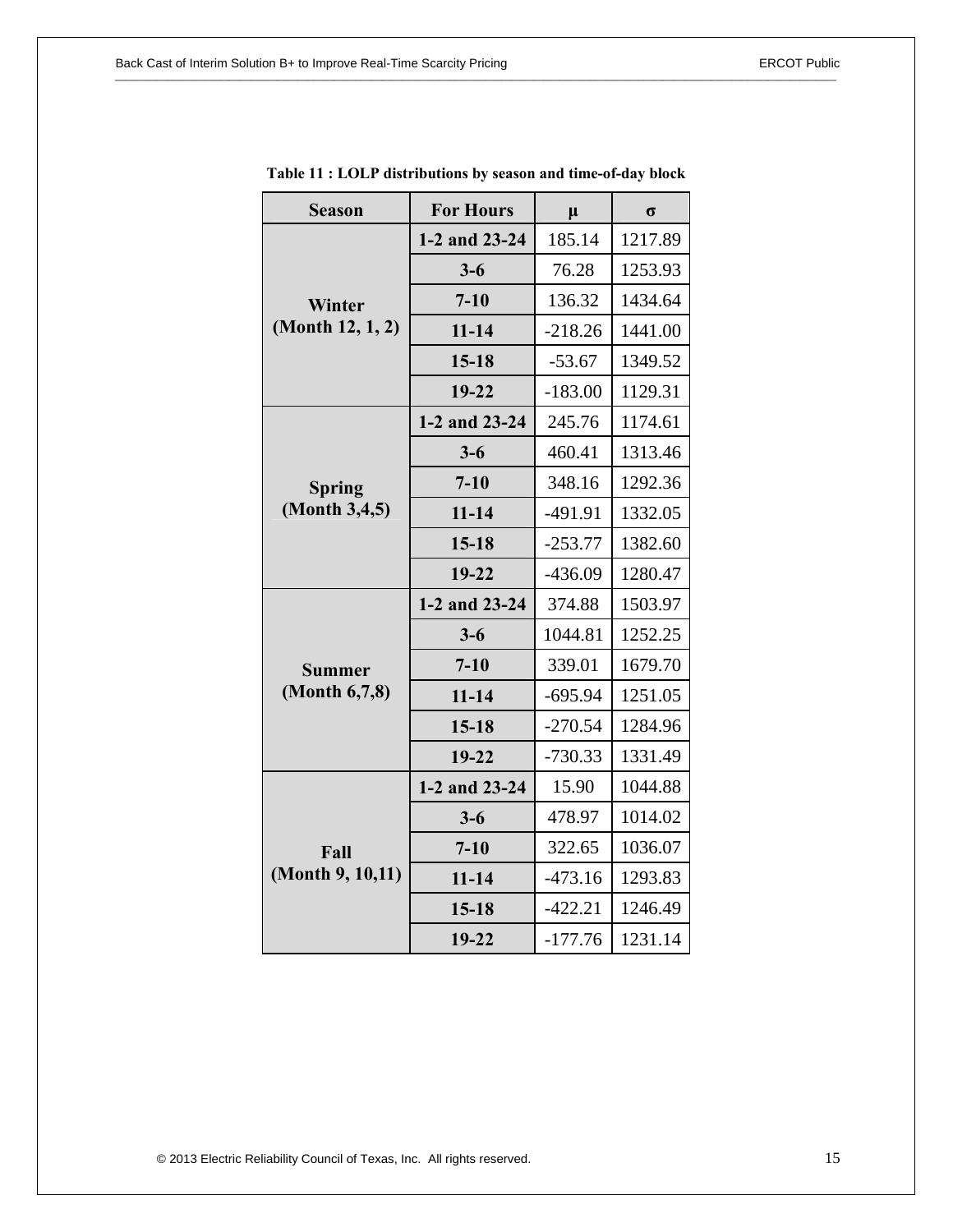## **6.1.1.1.** Calculation of  $R_s$  and  $R_{SNS}$

 $R<sub>S</sub>$  is the reserves from Resources participating in SCED plus the RRS from Load Resources.  $R_{SNS}$  is equal to  $R_S$  plus the reserves from Resources that are not currently available to SCED but could be made available in 30 minutes.

1)  $R<sub>S</sub>$  is calculated based on SCED telemetry and solution as:

$$
R_S = (1 - DF) * (HSL - HSL_{WGR} - HSL_{NUC}) - (BP - BP_{WGR} - BP_{NUC}) + RRS_{load}
$$

Where

- DF is the discount applied to the real-time HSLs of Generators. For this analysis, a DF of 0.01 or 1% is assumed.
- HSL and BP are the system total SCED online HSL and base point respectively.
- $HSL_{WGR}$  and  $HSL_{NUC}$  are the system total SCED online HSL of wind and nuclear Resources respectively.
- $BP_{WGR}$  and  $BP_{NUC}$  are the system total SCED Online base point of wind and nuclear Resources respectively.
- $RRS_{load}$  is the system total SCED RRS schedules from Load Resources.
- 2)  $R_{SNS}$  is calculated based on SCED telemetry and solution as

$$
R_{SNS} = R_S + (1 - DF) * (HSL_{OFFNS} + HSL_{OFF30})
$$

Where

- $HSL_{OFFNS}$  is the system total HSL of Offline Generators providing Non-spin
- $HSL_{OFF30}$  is the system total HSL of Offline and available Generators that can be started from a cold temperature state in 30 minutes

## **6.1.1.2. Calculation of**  $\pi_S(R_S)$  **and**  $\pi_{NS}(R_{SNS})$

 $\pi_S(R_S)$  and  $\pi_{NS}(R_{SNS})$  are functions that describe the Loss of Load Probability (LOLP) at various reserve levels.

1) Calculation of  $\pi_s(R_s)$ :

 $\pi_{\mathcal{S}}(R_{\mathcal{S}})$  is a function of the Real-Time reserves that should be available in the first 30 minutes of the hour and is intended to capture the LOLP for that level of reserves. The general equation for  $\pi_s(R_s)$  is:

$$
\pi_S(R_S) = \begin{cases} LOLP_S(R_S - X), R_S - X \ge 0\\ 1, R_S - X < 0 \end{cases}
$$

Where

• *X* in this equation is a minimum contingency level and represents a level of reserves at which ERCOT may need to begin to shed firm load.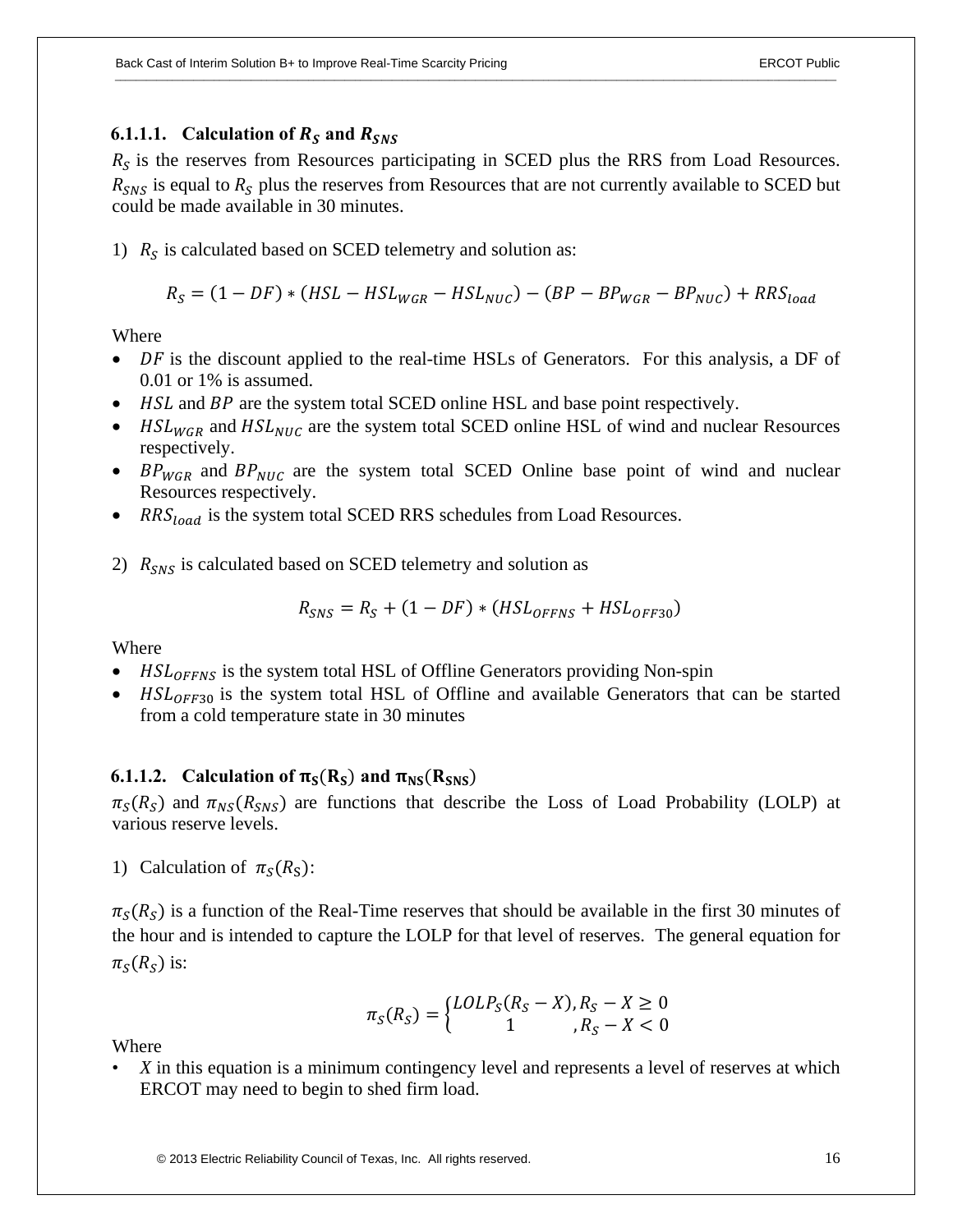$\text{LOLP}_S$  is the  $\text{LOLP}$  function for the spinning reserve.

 $\text{LOLP}_S$  is different from the 60 minutes  $\text{LOLP}$  in Table 11 which is calculated based on the hourly error analysis. The reserves are classified into two categories; those that are being provided by Resources in SCED and Load Resources providing RRS and those that are being providing by Resources that are not currently available to SCED but could be made available within 30 minutes. Since the first reserve type is available immediately, those reserves are the only ones considered to be available to respond to any event that happens in the first 30 minutes of the hour. All reserve types are then considered to be available to respond to events that happen in the second 30 minutes of the hour. From the hourly error analysis, a mean  $(\mu)$  and standard deviation ( $\sigma$ ) for the 60 minute *LOLP* are determined for each of the different seasons and time blocks. Because the error analysis is hourly, to capture the events within the first 30 minutes for  $\pi_s(R_s)$ , the  $\mu$  and  $\sigma$  needs to be scaled to reflect the 30 minute timeframe, with  $\delta$  = 0.5 hours :

$$
\mu' = \delta * \mu = 0.5\mu
$$

$$
\sigma' = \frac{\delta}{\sqrt{\delta^2 + (1 - \delta)^2}} * \sigma = 0.707\sigma
$$

So the  $\text{LOLP}_S$  can be calculated based on the 60 minute  $\text{LOLP}$  as follows:

$$
LOLP_{S}(\mu', \sigma', y) = LOLP(0.5\mu, 0.707\sigma, y) = 1 - CDF(0.5\mu, 0.707\sigma, y)
$$

For simplification and ease of implementation, a piecewise linear approximation is used for the nonlinear curve  $\pi_S(R_S)$  as given below:

- For  $R_s$  between 0 and *X*, set  $\pi_s(R_s)$  equal to 1
- For  $R_S = Reg_{Up} + RRS_{Load}$ , set  $\pi_S(R_S)$  equal to  $LOLP_S(Reg_{Up} + RRS_{Load} X)$
- For  $R_s = Reg_{Up} + RRS_{All}$ , set  $\pi_s(R_s)$  equal to  $LOLP_s(Reg_{Up} + RRS_{All} X)$
- For  $R_s = Reg_{Up} + RRS_{All} + NonSpin$ , set  $\pi_s(R_s)$  equal to  $LOLP_s(Reg_{Up} + RRS_{All} +$  $NonSpin - X)$
- Other breakpoints for  $R_S$  as the LOLP approaches zero
- Linearly interpolate the values between these points

The breakpoints used in this analysis are *X*, 1900, 3300, 4800, 6000 and 8000 MW. 1375 and 1750 MW are analyzed as potential values of *X*. 24  $\pi_s(R_s)$  curves are developed for the analysis based on the season and the time of day. One example of the  $\pi_s(R_s)$  curve is shown in Figure 1.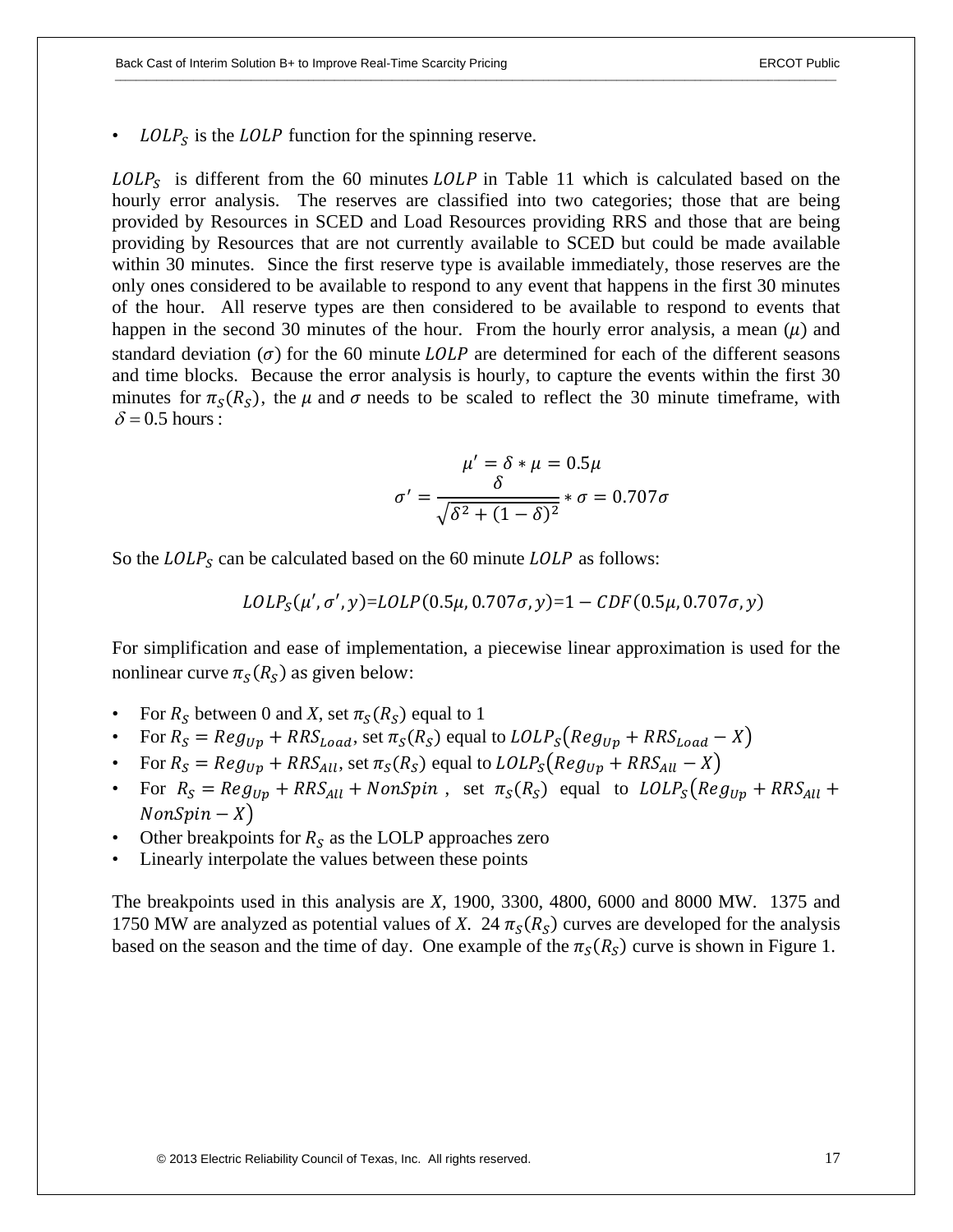

**Figure 1** 

## 2) Calculation of  $\pi_{NS}(R_{SNS})$ :

 $\pi_{NS}(R_{\text{SNS}})$  is a function of all the Real-Time reserves that can be expected to be available with the hour and is intended to capture the LOLP for that level of reserves based on events that happen in an hour. The general equation for  $\pi_{NS}(R_{\rm SNS})$  is:

$$
\pi_{NS}(R_{\text{SNS}}) = \begin{cases} LOLP (R_{\text{SNS}} - X), R_{\text{SNS}} - X \ge 0\\ 1, R_{\text{SNS}} - X < 0 \end{cases}
$$

This is similar to  $\pi_s(R_s)$  but the key differences here are the types of reserves considered and the  $\mu$  and  $\sigma$  that are used in calculating LOLP for the various breakpoints

- The total online and offline applies for the full change in net load over the hour and there is no scaling adjustments needed for  $\mu$  and  $\sigma$  in the  $\pi_{NS}(R_{\rm SNS})$  calculations
- Again, *X* in this equation is a minimum contingency level

Like  $\pi_S(R_S)$ , twenty-four individual piecewise linear approximations are created for  $\pi_{NS}(R_{SNS})$ using the same MW breakpoints.

#### **6.1.2. Determination of Price Adder**

Once LOLP is determined, the next step is the calculation of the price  $P_s$  for reserves that are being provided by Load Resources providing Responsive Reserve and Generators participating in SCED and the price  $P_{NS}$  for the reserves being provided by offline Generators not currently available to SCED but could be made available to SCED in 30 minutes.  $P_s$  and  $P_{NS}$  are functions of the LOLP at various levels of Real-Time reserves, the net value of load curtailment, and time duration during which the reserves are available. In this proposal,  $P_s$  and  $P_{NS}$  are determined as follows:

$$
P_S = v * 0.5 * \pi_S(R_S) + P_{NS}
$$
  

$$
P_{NS} = v * (1 - 0.5) * \pi_{NS}(R_{SNS})
$$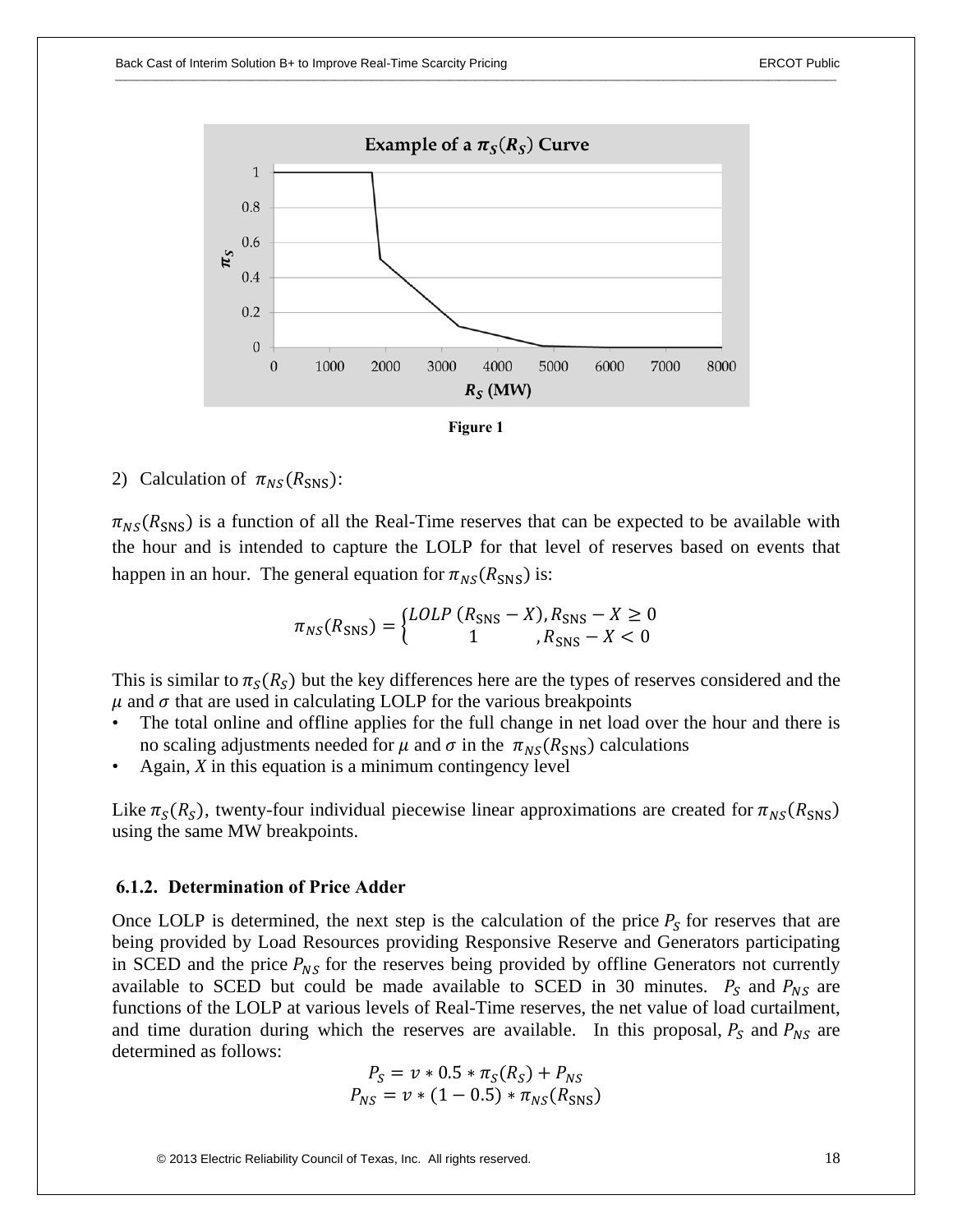$v =$  VOLL – Marginal Offer

Where *v* represents the net value of load curtailment and is calculated as the VOLL minus the marginal cost of energy. Marginal cost of energy is subtracted from VOLL to reflect the scarcity value of the marginal dispatch capacity and to ensure that the final cost of energy does not go above the SWCAP.

As discussed in previous section,  $R_s$  and  $R_{\rm SNS}$  can be calculated for each SCED interval. Each SCED interval can also be mapped to one of the 24  $\pi_S(R_S)$  and  $\pi_{NS}(R_{SNS})$  curves respectively. So the  $\pi_S(R_S)$  and  $\pi_{NS}(R_{SNS})$  can be calculated using the interpolation on the curve. Let us use  $\pi_S(R_S)$  as an example. The same logic can be applied to the calculation of  $\pi_{NS}(R_{SNS})$ . For  $(P_i, Q_i)$ , the breakpoint *i* on the  $\pi_S(R_S)$  curve  $(P_i$  is the  $\pi_S$  probability value and  $Q_i$  is the  $R_S$  MW value) the logic can be illustrated as follows:

- Determine the segment of the piecewise linear  $\pi_S(R_S)$  curve in which  $R_S$  will fall : assume  $Q_i \leq R_s < Q_{i+1}$  then  $R_s$  is between break point *i* and *i* + 1
- Calculate the slope for this segment as

$$
slope = \frac{P_{i+1} - P_i}{Q_{i+1} - Q_i}
$$

Calculate  $\pi_s(R_s)$  as

$$
\pi_S(R_S) = slope * (R_S - Q_i) + P_i
$$

Once  $\pi_S(R_S)$  and  $\pi_{NS}(R_{SNS})$  are calculated,  $P_S$  and  $P_{NS}$  can be calculated for each SCED interval using the formulation at the beginning of this section. The energy-weighted average  $P_S$  and  $P_{NS}$ can be calculated based on all the SCED intervals in the study period:

$$
Average P_S = \frac{\sum (P_S * BP * SCED Length)}{\sum (BP * SCED Length)}
$$
  
Average P<sub>NS</sub> = 
$$
\frac{\sum (P_{NS} * BP * SCED Length)}{\sum (BP * SCED Length)}
$$

For this equation, "SCED Length" is equal to the duration of the SCED interval in hours.

#### **6.1.3. Determining Ancillary Service Imbalance Payment**

Once the prices for the reserves are calculated the AS imbalance is calculated for each QSE by determining the net AS Supply Responsibility of the QSE going into the hour and the net AS available from the QSE in Real-Time. The AS Supply Responsibility of the QSE is based on QSEs Self-Schedule AS, DAM AS awards, net AS trade, AS failures and replacements and SASM awards. If the QSE is short on AS in Real-Time then they will be charged the price adder for the short amount and if the QSE is long on AS in Real-Time then they will be paid the price adder for the long amount.

The AS Responsibility for each AS type (Reg-Up/RRS/Non-Spin) for each hour for each QSE can be calculated as follows: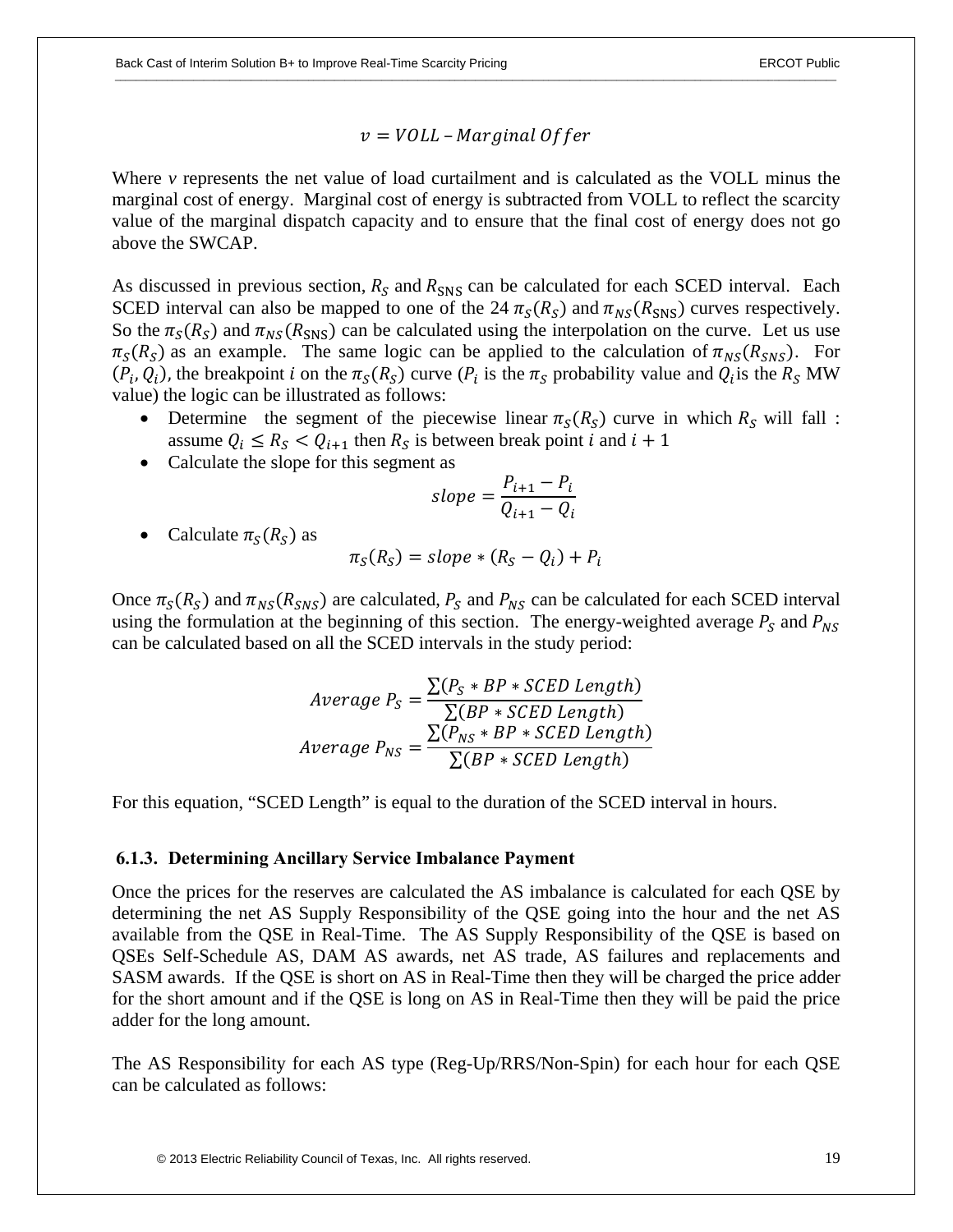AS Responsibility

 $=$  Self Scheduled AS + AS Trade Sold + DAM AS Award + SASM AS Award - AS Trade Bought - SASM AS Replacement  $-$  SASM AS Failure to Provide

In this study, the Hour-ahead (HA) AS Responsibility is used as the final AS Responsibility for the QSE, i.e. AS Responsibility at the end of Adjustment Period. The Hour-ahead Online reserve is calculated as the sum of Reg-Up, RRS and Online Non-Spin:

$$
RS - HA = REGUP\_HA + RRS\_HA + NSPIN_{online} - HA
$$

Since the Non-spin responsibility doesn't differentiate Online and Offline Non-spin, the Hourahead Offline Non-spin can be assumed the same as Real-Time Offline Non-spin. So the Hourahead Online Non-Spin can be calculated as:

$$
NSPIN_{online\_HA = NSPIN\_HA - OFFNS\_RT
$$

The Real-Time Online reserve imbalance in MW for each SCED interval for each QSE can be calculated as:

$$
RT R_S Imbalance = R_S - R_S \_HA
$$

The Real-Time Offline reserve imbalance in MW for each SCED interval for each QSE can be calculated as:

$$
RT R_{NS} Imbalance = HSL_{OFF30}
$$

The payment or charge in dollars for the AS imbalance for each SCED interval for each QSE is then calculated as:

RT Online Reserve Imbalance Amount =  $(-1) * P_s * RT R_s$  Imbalance \* SCED Length  $= (-1) * P_s * (R_s - R_s_H) * SCED$  Length

RT Of fline Reserve Imbalance Amount =  $(-1) * P_{NS} * RT R_{NS}$  Imbalance \* SCED Length  $= (-1) * P_{NS} * HSL_{OFF30} * SCED$  Length

For the dollar amount, a negative value indicates an ERCOT payment to a QSE and a positive value indicates an ERCOT charge to the QSE.

The system total payment or charge for AS imbalance for each SCED interval is the sum of the QSE specific AS imbalance amounts for all the QSEs for the particular SCED interval. Since  $P_s$ and  $P_{NS}$  are at the system level, the QSE specific AS imbalance formulation will hold true for the system total AS imbalance, except the  $R_S$ ,  $R_S$ -HA and  $HSL_{OFF30}$  will be sum up to the system level.

In addition, the energy payment for the price adder  $P_s$  for each QSE for each SCED interval can be calculated as: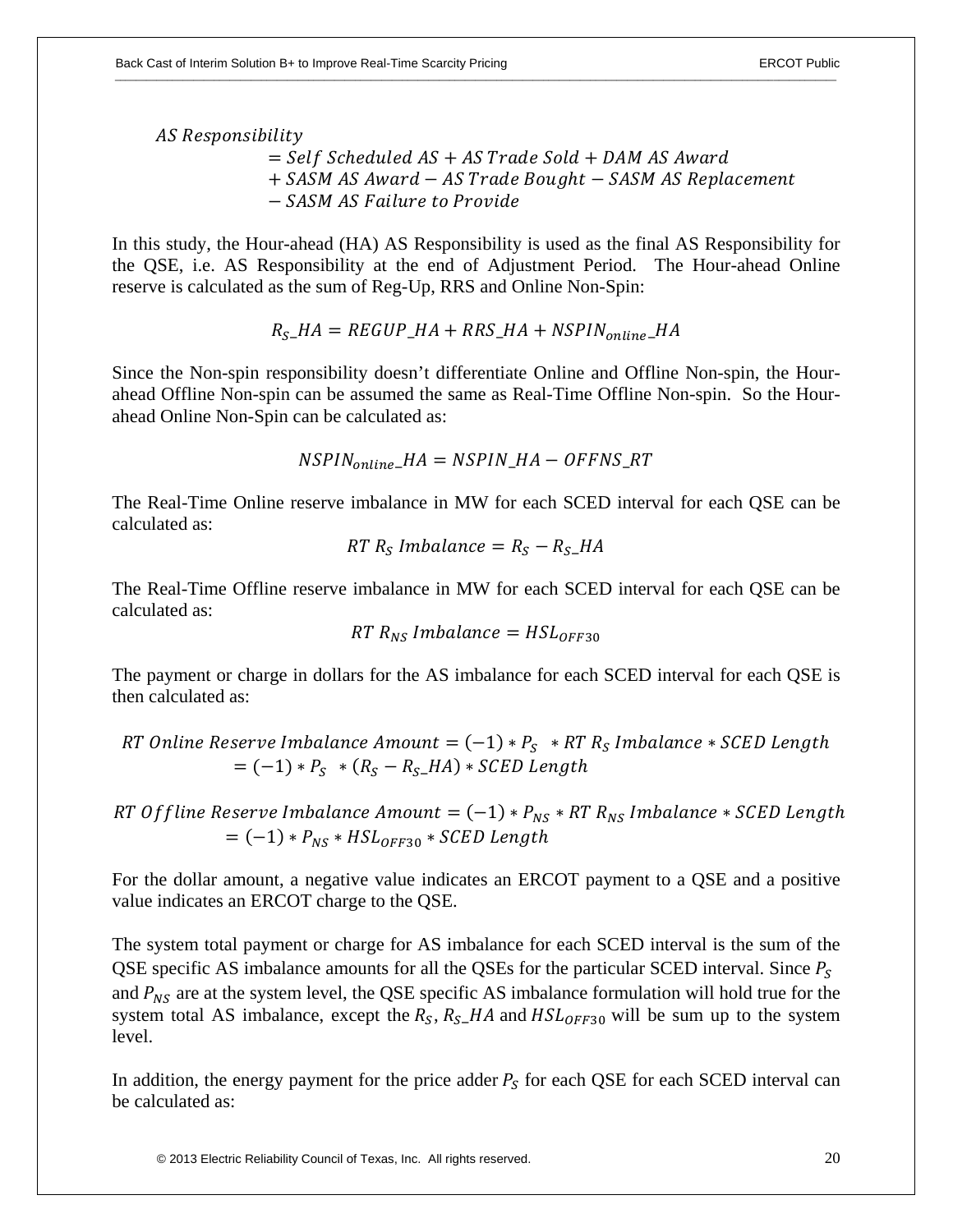Energy Payment = 
$$
(-1) * P_s * BP * SCED Length
$$

The net payment to the QSE including both the energy payment and AS imbalance amount (online and offline) can be calculated as:

Net Payment = Energy Payment + RT Online Reserve Imbalance Amount + RT Of fline Reserve Imbalance Amount

The system total net payment can be summed across all the QSEs using the equation above.

## **6.2. Appendix II: Interim Solution B + Theory**

#### **6.2.1. An Approximation Foundation for an ORDC**

This section summarizes a series of steps to approximate the full Real-Time energy and AS cooptimization ORDC and be explicit about the inclusion of the costs of generation and reserves to produce the implied scarcity price. Here the focus is on responsive reserves. The various variables and functions include:

- : Vector of locational demands *d*
- $g_R$ : Vector of locational responsive generation
- $r_R$ : Vector of locational responsive reserves
- $g_{NR}$ : Vector of locational generation not providing reserves
- $B(d)$ : Benefit function for demand
- $C_k(g_k)$ : Cost function for generation offers
- : Generation Capacity *k K*
- $f(x)$ : Probability for net load change equal to x
- H, b: Transmission Constraint Parameters
- : Vector of ones. *i*

Assume that unit commitment is determined. The stylized economic dispatch model includes an explicit description of the expected value of the use of reserves. This reserve description allows for a one dimensional change in aggregate net load, *x* , and an asymmetric response where positive net load changes are costly and met with reserves and negative changes in net load are ignored. This model is too difficult to implement but it provides an interpretation of a set of assumptions that leads to an approximate ORDC. Here we ignore minimum reserve requirements to focus on the expected cost of the reserve dispatch.

The central formulation treats net load change x and use of reserve,  $\delta_{r}$ , to avoid involuntary curtailment. This produces a benefit minus cost of  $VOLL \cdot (i^t \delta_x) - (C_R(g_R + \delta_x) - C_R(g_R))$  and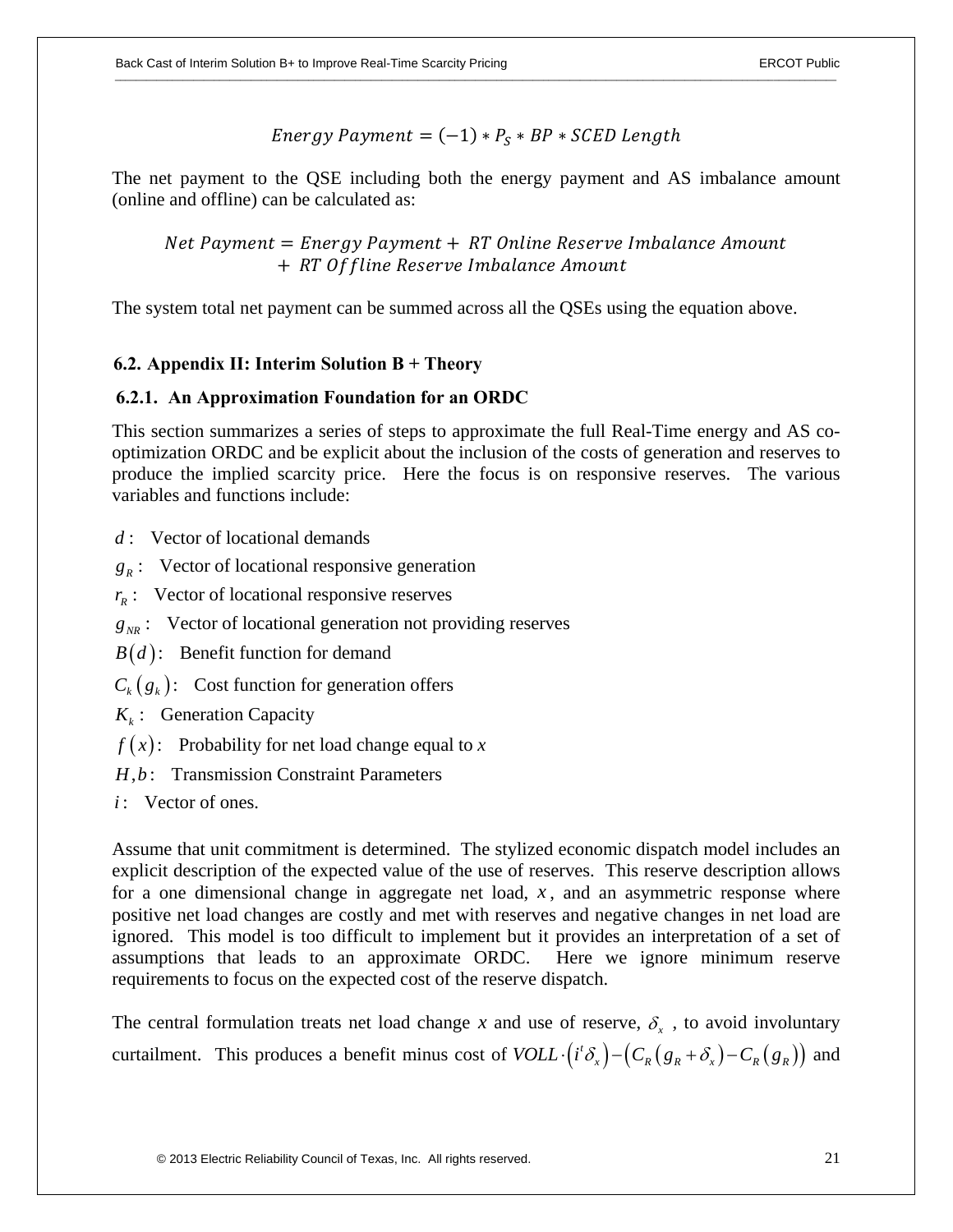$($ 

this is weighted by the probability  $f(x)$ . This term enters the objective function summed for all non-negative values of  $x$ . The basic formulation includes:

$$
\begin{array}{ll}\n\text{Max} & B(d) - C_R(g_R) - C_{NR}(g_{NR}) + \sum_{x\geq 0} \left( \text{VOLLi}^t \delta_x - \left( C_R(g_R + \delta_x) - C_R(g_R) \right) \right) f(x) \\
& d - g_R - g_{NR} = y \\
& i' y = 0 \\
& \text{Total Balance} \\
& Hy \leq b \\
& i' \delta_x \leq x, \forall x \\
& \delta_x \leq r_R, \forall x\n\end{array}\n\quad\n\begin{array}{ll}\n\text{Net Loads} & \rho \\
\text{Total Balance} & \lambda \\
& Hx \leq b \\
& \text{Transmission Limits} & \mu \\
& g_R + r_R \leq K_R \\
& \text{Response Capacity} & \theta_R \\
& i' \delta_x \leq x, \forall x \\
& \text{Response Utilization} & \gamma_x \\
& \delta_x \leq r_R, \forall x \\
& \text{Response Limit} & \phi_x \\
& g_{NR} \leq K_{NR}\n\end{array}
$$
\n

This model accounts for all the uncertain net load changes weighted by the probability of outcome and allows for the optimal utilization of reserve dispatch in each instance. This problem could produce scarcity prices that could differ across locations.

To approach the assessment of how to approximate reserves with a common scarcity price across the system, we need to further simplify this basic problem as follows:

- 1. Treat the utilization of reserves as a one-dimensional aggregate variable.
- 2. Replace the responsive reserve limit vector with a corresponding aggregate constraint on total reserves.
- 3. Utilize an approximation of the cost function,  $\hat{C}$ , for the aggregate utilization of reserves, and further approximate the change in costs with the derivative of cost times the utilization of reserves.

This set of assumptions produces a representation for the use of a single aggregate level of reserves for the system:

$$
\begin{array}{ll}\n\text{Max} & B(d) - C_R(g_R) - C_{NR}(g_{NR}) + \sum_{x \ge 0} \left(\text{VOLL}\delta_x - \partial \hat{C}_R(i^t g_R)\delta_x\right) f(x) \\
& d - g_R - g_{NR} = y \\
& i^t y = 0 \\
& i^t y = 0 \\
& Hy \le b \\
& g_R + r_R \le K_R \\
& \text{Response} & \text{Response} & \text{Lip} \\
\delta_x \le x, \forall x \\
& \text{Response} & \text{Unilization} \\
\delta_x \le i^t r_R, \forall x \\
& \text{Response} & \text{Limit} \\
\delta_x \le k, \\
0 \le r_R, \\
& \text{Expensive Limit} & \rho_x \\
0 \le r_R, \\
& \text{Explicit Sign} & \text{Construct} & \omega_R \\
g_{NR} \le K_{NR} & \text{Generation} & \text{Onstraint} & \omega_R \\
\end{array}
$$
\n
$$
\begin{array}{ll}\n\text{Lual Balance} & \lambda \\
\text{Poisson'sive } & \text{Capacity} \\
\delta_x \le i^t r_R, \forall x \\
& \text{Response} & \text{Limit} \\
\delta_{NR} & \text{Eapion'sive } & \text{Cop.} \\
\end{array}
$$

© 2013 Electric Reliability Council of Texas, Inc. All rights reserved. 22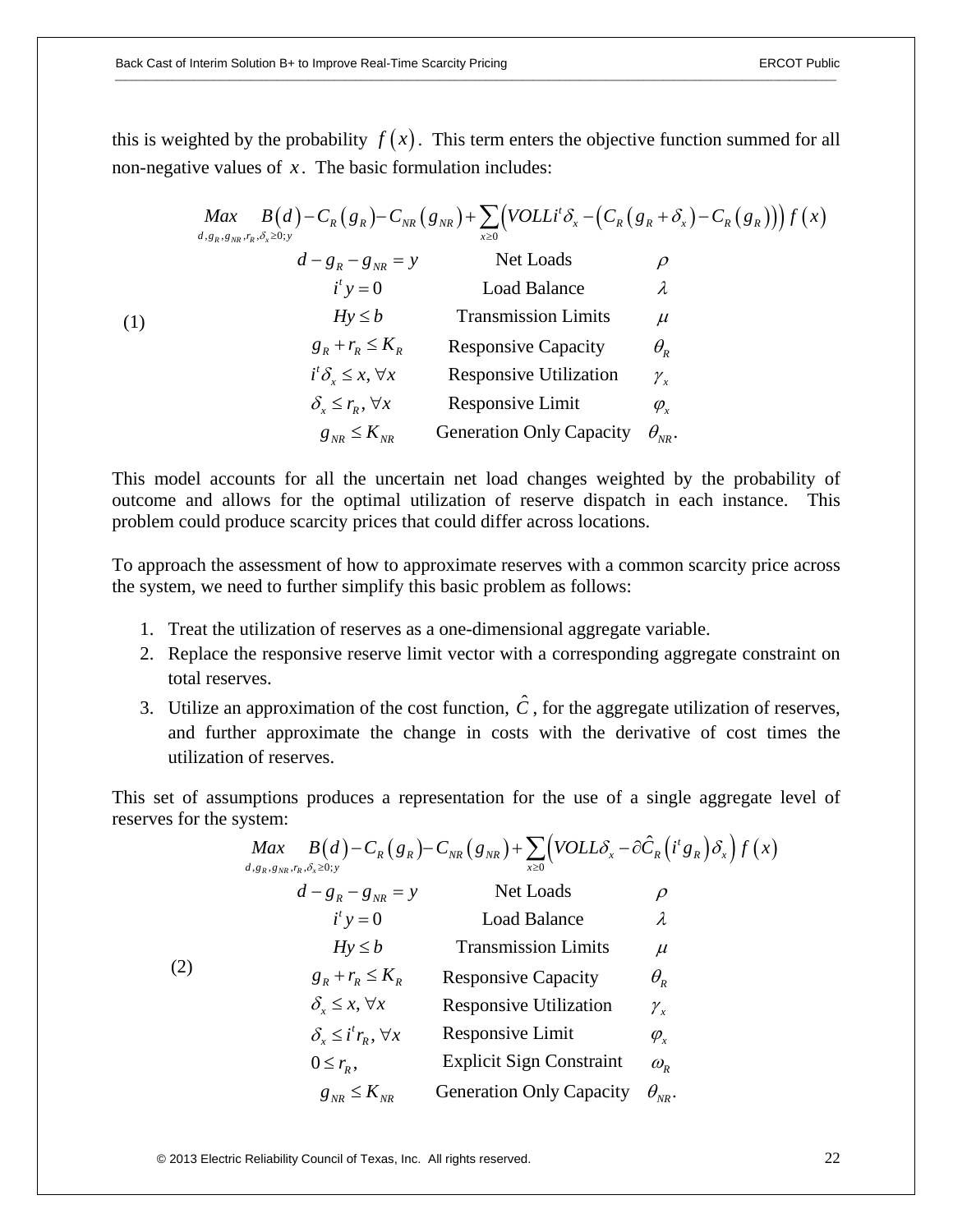This formulation provides a reasonably transparent interpretation of the implied prices. Focusing on an interior solution for all the variables except  $r<sub>R</sub>$ , we would have locational prices related to the marginal benefits of load:

$$
(3) \qquad \rho = \nabla B(d).
$$

The same locational prices connect to the system lambda and the cost of congestion for the binding transmission constraints.

$$
(4) \qquad \rho = \lambda i + H^t \mu.
$$

The locational prices equate with the marginal cost of generation-only plus the cost of scarcity when this generation is at capacity, which appears in the usual form.

$$
(5) \qquad \rho = \nabla C_{NR} (g_{NR}) + \theta_{NR}.
$$

The locational prices equate with the marginal cost of responsive generation and display the impact of reserve scarcity. First, the impact of changing the base dispatch of responsive generation implies:

$$
\rho = \nabla C_R(g_R) + \sum_{x \ge 0} \left( \frac{\partial^2 \hat{C}_R(i^t g_R)}{\partial x^i} \right) f(x) + \theta_R.
$$

The second order term captures the effect of the base dispatch of responsive dispatch on the expected cost of meeting the reserve utilization. This term is likely to be small. For example, if we assume that the derivative  $\partial \hat{C}_R$  is constant, then the second order term is zero.

When we account for the base dispatch of reserves, we have:

$$
\theta_{\!\scriptscriptstyle{R}} = \! \sum_{\scriptscriptstyle{x\geq 0}}\! \varphi_{\!\scriptscriptstyle{x}} i \!+\! \varpi_{\!\scriptscriptstyle{R}} \,.
$$

When accounting for utilization of the reserves, we have:

$$
\gamma_{x} + \varphi_{x} = \left(VOLL - \partial \hat{C}_{R} (i^{t} g_{R})\right) f(x).
$$

Let  $r = i^t r_R$ . Then for  $x \le r$ ,  $\varphi_x = 0$ ;  $x \ge r$ ,  $\gamma_x = 0$ . Hence,

$$
\theta_R = \sum_{x \ge r} \varphi_x i + \omega_R = (VOLL - \partial \hat{C}_R (i^t g_R)) (1 - F(r)) i + \omega_R.
$$

Combining these, we can rewrite the locational price as:

© 2013 Electric Reliability Council of Texas, Inc. All rights reserved. 23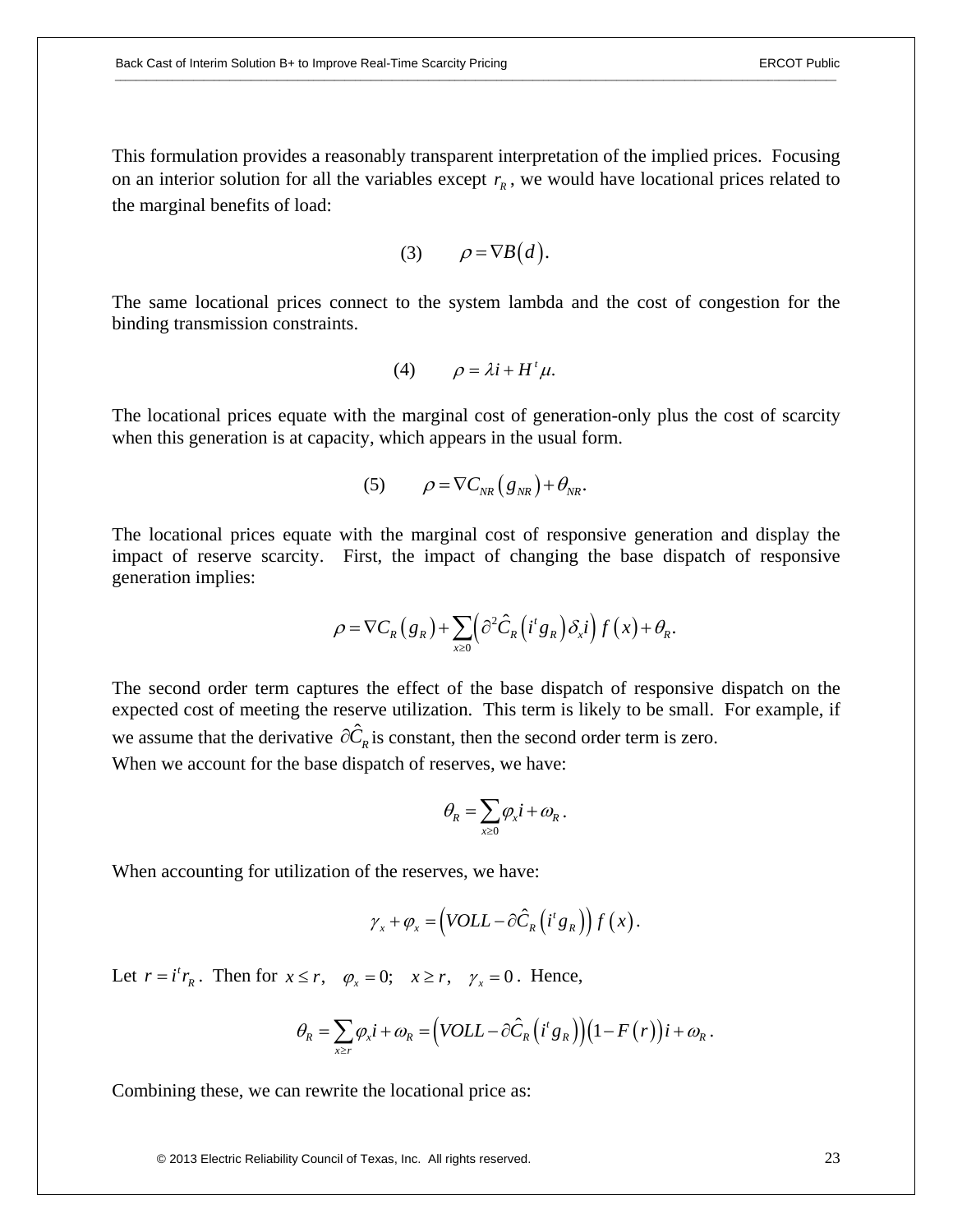(6) 
$$
\rho = \nabla C_R(g_R) + \sum_{x \geq 0} \left( \frac{\partial^2 \hat{C}_R(i^t g_R) i \delta_x}{\partial x} \right) f(x) + \left( \frac{\partial L}{\partial x} \left( \frac{\partial^2 f}{\partial x} \right) \right) (1 - F(r)) i + \omega_R.
$$

Equations (3) thru (6) capture our approximating model for aggregate responsive reserves. Here  $1 - F(r) = LOLP(r)$ . The term  $\left(VOLL - \frac{\partial \hat{C}_R}{i^s g_R}\right)(1 - F(r))$  in (6) is the scarcity price of the ORDC. If the second order terms in (6) are dropped, then the scarcity price is the only change from the conventional generation only model. In practice, we would have to update this model to account for minimum reserve levels, non-spin, and so on, but these changes would be the same as the discussion where we included an estimate of  $\bar{c} \approx \partial \hat{C}_R$  in defining the net value of operating reserves  $v \approx \text{VOLL} - \overline{c}$ .

Note that under these assumptions the scarcity price is set according to the opportunity cost using  $\hat{C}$  for the marginal responsive Generator in the base dispatch. Depending on the accuracy of the estimate in  $\hat{C}$ , this seeks to maintain that the energy price plus scarcity price never exceeds the value of lost load.

Providing a reasonable estimate for  $\hat{C}$  could be done either as an (i) exogenous constant, (ii) through a two pass procedure, or (iii) approximately in the dispatch. For example, a possible procedure would define the approximating cost function as the least unconstrained cost,

$$
\hat{C}(\hat{g}_R) = Min \left\{ C(g_R) \middle| \hat{g}_R = i^t g_R \right\}.
$$

This information would be easy to evaluate before the dispatch.

The purpose of models (1) and (2) above is not to design an implementation. The purpose is to illustrate a set of assumptions that would produce a simplified ORDC and how to select the parameters of the model

#### **6.2.2. ORDC for Multiple Reserves**

The ERCOT practice distinguishes several types of reserves. Setting aside regulation, the principal distinction is between "responsive" reserves (R) and "non-spin" reserves (NS). The ORDC framework can be adapted to include multiple reserves. This section summarizes one such modeling approach and relates it to the co-optimization examples above. The main distinction is that "responsive" reserves are spinning and have a quick reaction time. These reserves would be available almost immediately and could provide energy to meet increases in net load over the whole of the operating reserve period. By comparison, non-spin reserves are slower to respond and would not be available for the entire period.

The proposed model of operating reserves approximates the complex dynamics by assuming that the uncertainty about the unpredicted change in net load is revealed after the basic dispatch is determined. The probability distribution of change in net load is interpreted as applying the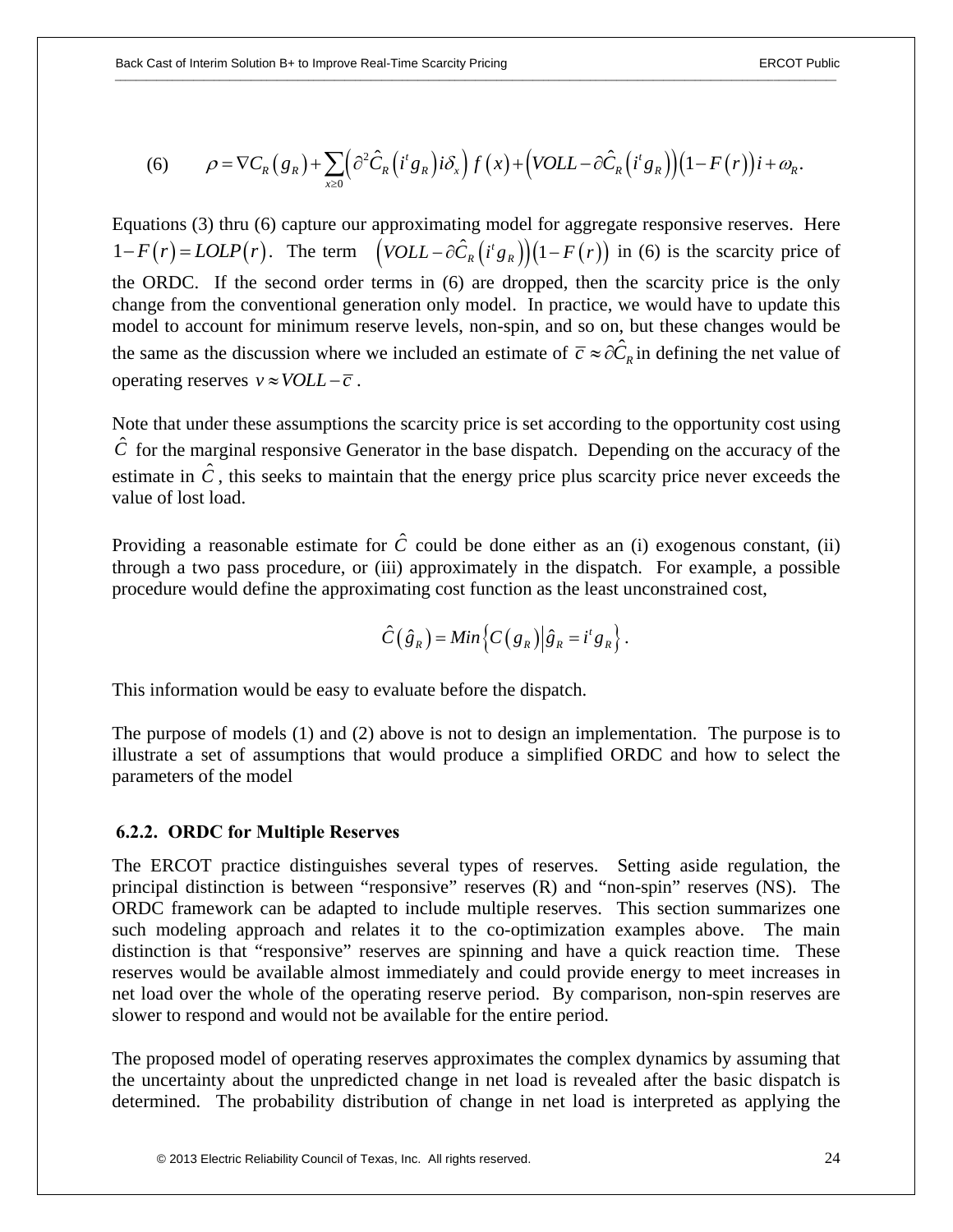change over the uncertain reserve period, say the next hour, divided into two intervals. Over the first interval, of duration  $(\delta)$ , only the responsive reserves can avoid curtailments. Over the second interval of duration  $(1 - \delta)$ , both the responsive and non-spin reserves can avoid involuntary load shedding.

This formulation produces different values for the responsive and non-spin reserves. Let *v* be the net value of load curtailment, defined as the value of lost load less the avoided cost of energy dispatch offer for the marginal reserve. The interpretation of the prices of reserves,  $P_R$  and  $P_{NS}$ , is the marginal impact on the load curtailment times *Lolp* , the probability of the net change in load being greater that the level of reserves,  $r<sub>n</sub>$  and  $r<sub>NS</sub>$ . This marginal value differs for the two intervals, as shown in the following table:

| <b>Marginal Reserve Values</b> |              |                       |
|--------------------------------|--------------|-----------------------|
|                                | Interval I   | Interval II           |
| <b>Duration</b>                |              | 1- $\delta$           |
| $P_R$                          | $vLolp(r_R)$ | $vLolp(r_R + r_{NS})$ |
| $\frac{1}{N}$                  |              | $vLolp(r_R + r_{NS})$ |

This formulation lends itself to the interpretation of Figure 2 where there are two periods with different demand curves and the models are nested. In other words, responsive reserves  $r<sub>R</sub>$  can meet the needs in both intervals and the non-spin reserves  $r_{NS}$  can only meet the needs for the second interval.

The resulting prices satisfy:

$$
P_R = v * (\delta * Lolp(r_R) + (1 - \delta) * Lolp(r_R + r_{NS})) = v * \delta * Lolp(r_R) + P_{NS},
$$
  
(7) 
$$
P_{NS} = v * (1 - \delta) * Lolp(r_R + r_{NS}).
$$

This formulation lends itself to a relatively easy implementation in the co-optimization model.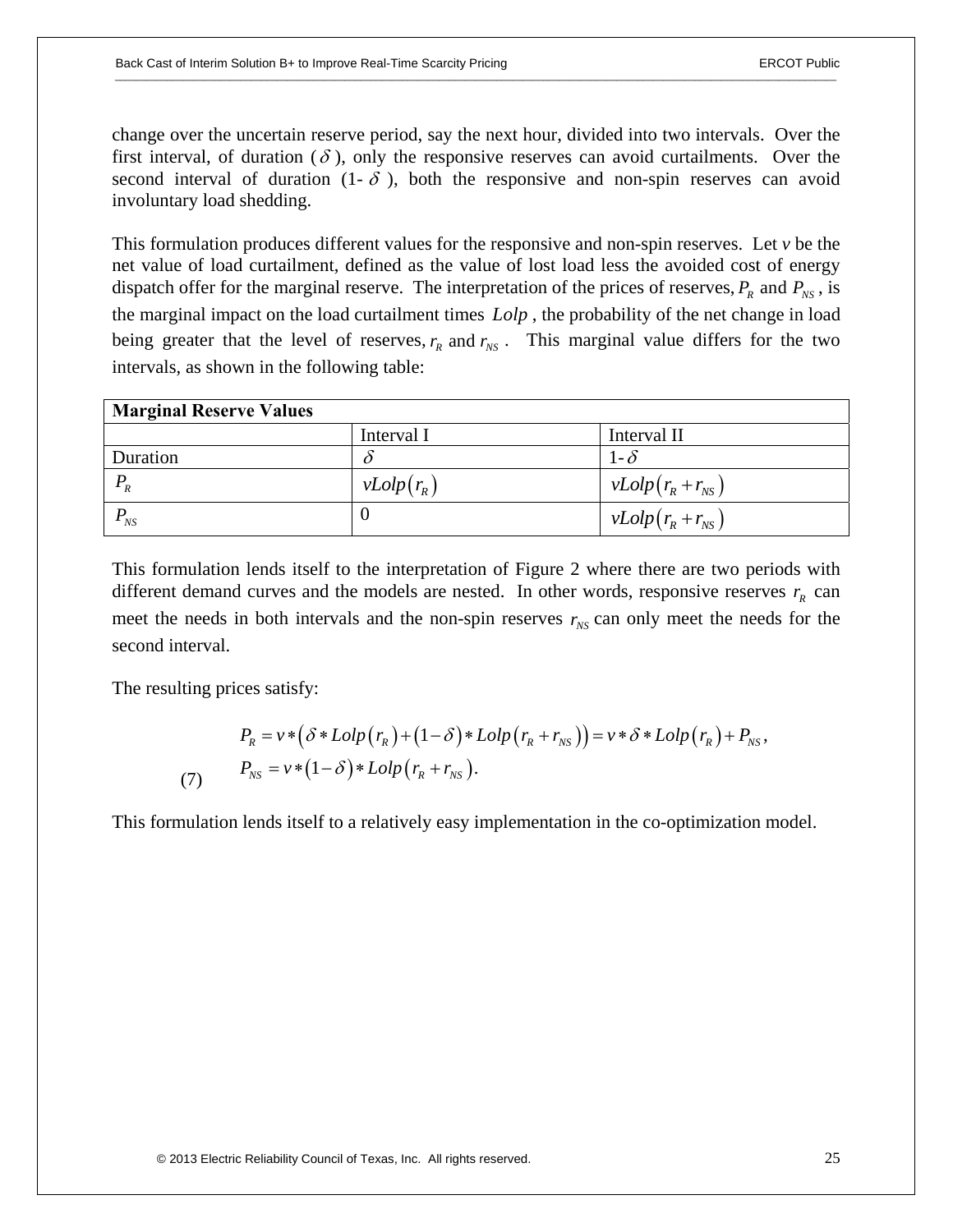

#### **Figure 2**

As shown later, the introduction of multiple types of ORDCs does not much affect the economic dispatch model for real time. The same properties apply to the interpretation of the effect of ramping limits. If there are no ramping limits, then the energy dispatch and energy prices of the co-optimized model would also be optimal for the model that excludes reserves and simply optimizes the energy dispatch with the scarcity price for reserves added as a constant to all the generation offers. But introduction of binding ramping limits would undo this simplicity.

One way to implement the two-step approximation is to assume different random draws for the two intervals from the distribution of net load change. Suppose that there are two variables

 $y_I$ ,  $y_I$  representing the incremental net load change in the two intervals. Further assume that the two variables have a common underlying distribution for a variable *z* but are proportional to the size of the interval. Then, assuming independence and with  $X$  the net load change over the full two intervals, we have: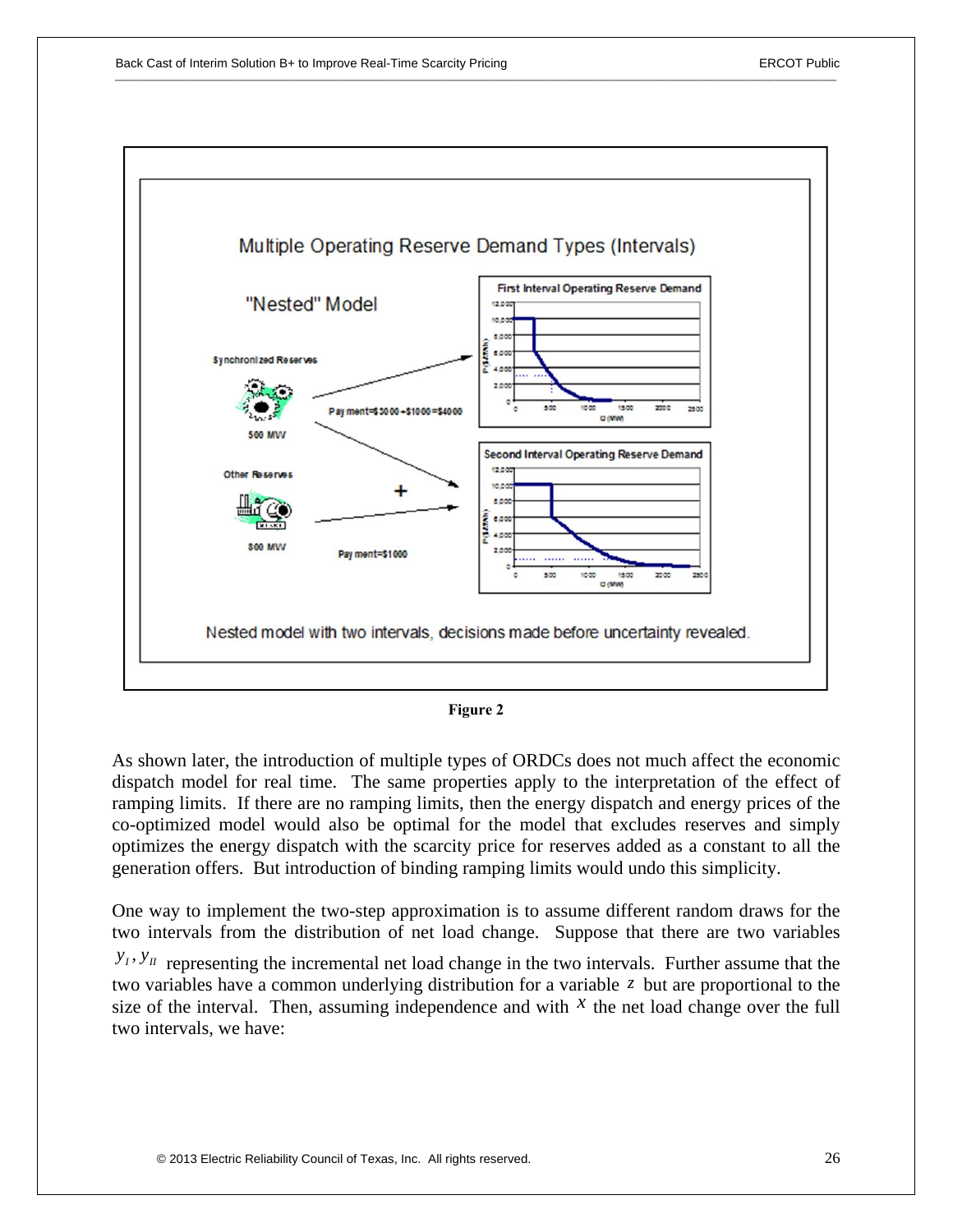$$
E(y_t) = E(\delta z) = \delta E(z),
$$
  
\n
$$
E(y_u) = E((1-\delta)z) = (1-\delta)E(z).
$$
  
\n
$$
Var(y_t) = Var(\delta z) = \delta^2 Var(z),
$$
  
\n
$$
Var(y_u) = Var((1-\delta)z) = (1-\delta)^2 Var(z).
$$
  
\n
$$
E(z) = E(y_t + y_u) = E(x) = \mu.
$$
  
\n
$$
Var(x) = Var(y_t + y_u) = Var(y_t) + Var(y_u) = (\delta^2 + (1-\delta)^2)Var(z).
$$
  
\n
$$
Var(z) = \frac{Var(x)}{\delta^2 + (1-\delta)^2} = \frac{\sigma^2}{\delta^2 + (1-\delta)^2}.
$$

The implied variance of the individual intervals is derived from the impact of the square root law for the standard deviation of the sums of independent random variables.

Hence, for the first interval, the standard deviation is  $^{2}+(1-\delta)^{2}$  $\delta \sigma$  $\delta^2 + (1-\delta$ , where  $\sigma$  is the standard

deviation of the net change in load over both intervals. With this adjustment, the revised version of (7) becomes:

(8) 
$$
P_R = v * (\delta * Lolp_1(r_R) + (1 - \delta) * Lolp_{I+II}(r_R + r_{NS})) = v * \delta * Lolp_1(r_R) + P_{NS},
$$

$$
P_{NS} = v * (1 - \delta) * Lolp_{I+II}(r_R + r_{NS}).
$$

Here the different distributions refer to the net change in load over the first interval, and over the sum of the two intervals. The distribution over the sum is just the same distribution for the whole period that was used above.

There would be an adjustment to deal with the minimum reserve to meet the max contingency. The revised formulation would include:

$$
\pi_{R}(\hat{g}_{R}) = \begin{cases}\nLolp_{I}(i^{t}K_{R} - \hat{g}_{R} - X), & i^{t}K_{R} - \hat{g}_{R} - X \ge 0 \\
1, & i^{t}K_{R} - \hat{g}_{R} - X < 0\n\end{cases}
$$
\n
$$
\pi_{NS}(\hat{g}_{R}) = \begin{cases}\nLolp_{I+II}(i^{t}K_{R} - \hat{g}_{R} + i^{t}r_{NS} - X), & i^{t}K_{R} - \hat{g}_{R} + i^{t}r_{NS} - X \ge 0 \\
1, & i^{t}K_{R} - \hat{g}_{R} + i^{t}r_{NS} - X < 0\n\end{cases}
$$
\n
$$
\hat{P}_{R}(\hat{g}_{R}) = v * (\delta * \pi_{R}(\hat{g}_{R}) + (1 - \delta) * \pi_{NS}(\hat{g}_{R})),
$$
\n
$$
\hat{P}_{NS} = v * (1 - \delta) * \pi_{NS}(\hat{g}_{R}).
$$

© 2013 Electric Reliability Council of Texas, Inc. All rights reserved. 27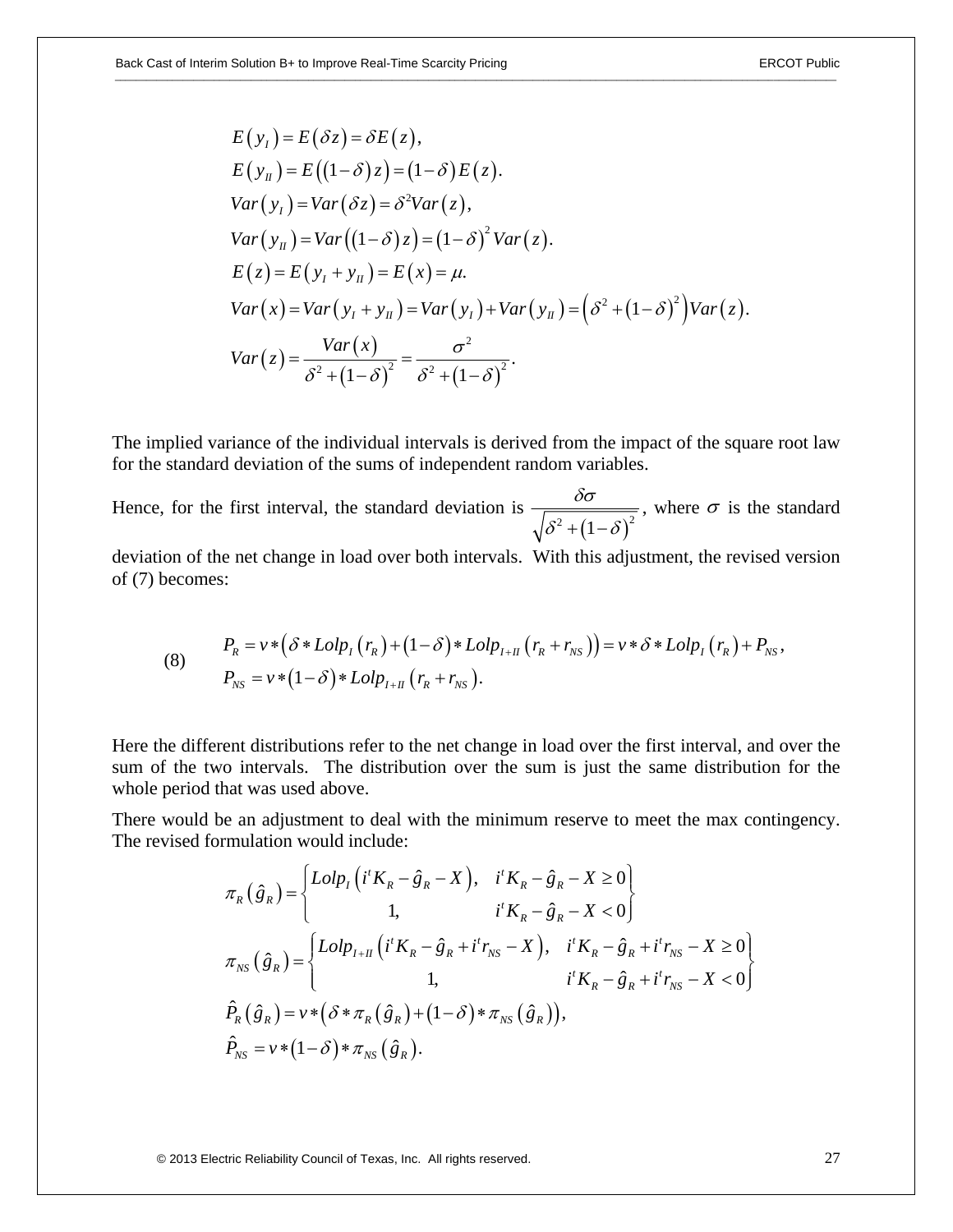Returning to the approximation of simultaneous co-optimization of energy and Reserves with an ORDC, the key connection is in the design of the function  $\hat{P}_R(\hat{g}_R)$ , derived from the ORDC. Recall that with  $v = VOLL - \partial \hat{C}_R$  and  $\hat{P}_R(i^t g_R) = P_R(i^t r_R = i^t (K_R - g_R))$ . Everything else would stay the same in the approximating model, with the optimal level of reserves determining the scarcity opportunity cost of responsive generation as:

$$
GENROP(\hat{g}_R) = \int_{0}^{\hat{g}_R} \hat{P}_R(x) dx = \int_{0}^{\hat{g}_R} \left( VOLL - \partial \hat{C}_R(\hat{g}_R) \right) * \left( \delta * \pi_R(x) + (1 - \delta) * \pi_{NS}(x) \right) dx.
$$

The resulting dispatch model, the approximation of equation (2) would be.

|     |                                                                  | $Max \t B(d)-C_R(g_R)-GENROP(\hat{g}_R)-C_{NR}(g_{NR})$ |                                 |
|-----|------------------------------------------------------------------|---------------------------------------------------------|---------------------------------|
| (9) | $d, g_R, g_{NR}, \hat{g}_R \ge 0; y$<br>$d - g_{R} - g_{NR} = y$ | Net Loads                                               | $\rho$                          |
|     | $i^{\prime}$ y = 0                                               | <b>Load Balance</b>                                     | λ                               |
|     | $Hy \leq b$                                                      | <b>Transmission Limits</b>                              | $\mu$                           |
|     | $g_{R} \leq K_{R}$                                               | <b>Responsive Capacity</b>                              | $\theta_{\scriptscriptstyle R}$ |
|     | $g_{_{NR}} \leq K_{_{NR}}$                                       | <b>Generation Only Capacity</b>                         | $\theta_{_{NR}}$                |
|     | $i^t g_{R} = \hat{g}_{R}$                                        | <b>Responsive Generation Aggregation</b>                | ξ.                              |

This formulation ignores the second order impacts of the effect on reserve prices.

## **7. Endnote**

William W. Hogan is the Raymond Plank Professor of Global Energy Policy, John F. Kennedy School of Government, Harvard University. This paper draws on research for the Harvard Electricity Policy Group and for the Harvard-Japan Project on Energy and the Environment. This work was supported by GDF SUEZ Energy Resources NA. The author is or has been a consultant on electric market reform and transmission issues for Allegheny Electric Global Market, American Electric Power, American National Power, Aquila, Atlantic Wind Connection, Australian Gas Light Company, Avista Corporation, Avista Utilities, Avista Energy, Barclays Bank PLC, Brazil Power Exchange Administrator (ASMAE), British National Grid Company, California Independent Energy Producers Association, California Independent System Operator, California Suppliers Group, Calpine Corporation, CAM Energy, Canadian Imperial Bank of Commerce, Centerpoint Energy, Central Maine Power Company, Chubu Electric Power Company, Citigroup, City Power Marketing LLC, Cobalt Capital Management LLC, Comision Reguladora De Energia (CRE, Mexico), Commonwealth Edison Company, COMPETE Coalition, Conectiv, Constellation Energy, Constellation Energy Commodities Group, Constellation Power Source, Coral Power, Credit First Suisse Boston, DC Energy, Detroit Edison Company, Deutsche Bank, Deutsche Bank Energy Trading LLC, Duquesne Light Company, Dyon LLC, Dynegy, Edison Electric Institute, Edison Mission Energy, Electricity Corporation of New Zealand, Electric Power Supply Association, El Paso Electric, Exelon, Financial Marketers Coalition, FTI Consulting, GenOn Energy, GPU Inc. (and the Supporting Companies of PJM), GPU PowerNet Pty Ltd., GDF SUEZ Energy Resources NA, Great Bay Energy LLC, GWF Energy, Independent Energy Producers Assn, ISO New England, Koch Energy Trading, Inc., JP Morgan, LECG LLC, Luz del Sur, Maine Public Advocate, Maine Public Utilities Commission, Merrill Lynch, Midwest ISO, Mirant Corporation, MIT Grid Study, Monterey Enterprises LLC, MPS Merchant Services, Inc. (f/k/a Aquila Power Corporation), JP Morgan Ventures Energy Corp., Morgan Stanley Capital Group, National Independent Energy Producers, New England Power Company,